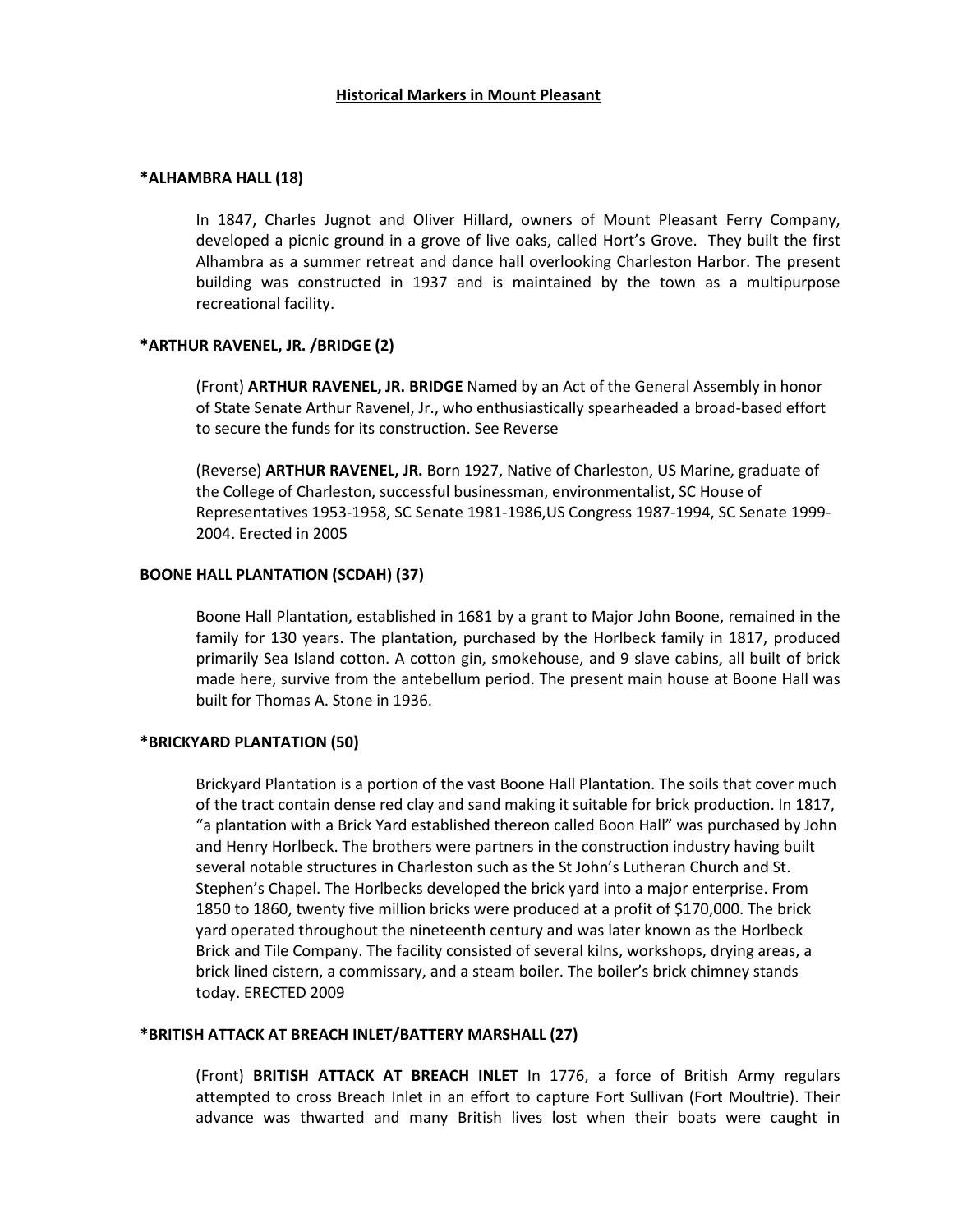treacherous currents while under fire from Colonel Thomson's Eutawville sharpshooters who had erected a temporary fort near this spot overlooking Breach Inlet.

(Reverse) **BATTERY MARSHALL** In 1864, the Confederate submarine, *H.L. Hunley* departed from Battery Marshall near this spot on Sullivan's Island. It passed through Breach Inlet on assignment to sink the U.S.S. *Housatonic*. The Hunley crew signaled Battery Marshall that their mission was successful, but the submarine sank. The wreck of the *H.L. Hunley* and crew were recovered in 2000.

### **\*CHANNEL 2 & SUZIE Q (49)**

(Front) On September 25, 1954, WUSN, the second television station in Charleston, signed onto the airwaves as a NBC affiliate. The call letters stood for U.S. Navy in an effort to gain a loyal following among Charleston Navy Yard personnel. Early local programs included *The Lucky 2 Ranch, Time for Teens, and Afloat & Afield*. In 1975, the call letters were changed to WCBD, a reference to the tri-county.

(Reverse) In 1954, Drayton Hastie, owner of WUSN, purchased Suzie Q, an Asian elephant, for \$2,700 from a New York importer. A gimmick to lure viewers from WCSC, Suzie Q became WUSN's mascot in residence sharing the grounds with an alligator, kangaroo, donkey, exotic birds, and other animals. This pachyderm packed pleasure and adventure in her trunk and imprinted indelible memories on the Lowcountry.

#### **CENTER STREET WASTEWATER TREATMENT PLANT- WATERWORKS (38)**

(Front) In 1933 this land was the property of Clovis Goblet. Yonge Simmons purchased it by auction in 1934. Mr. Simmons' descendant sold the property to the Town of Mount Pleasant and Mount Pleasant Waterworks and

Sewer Commission in 1968. In the early 1960s the Commission began design of a wastewater collection system. Construction began on a primary treatment facility capable of processing 1.4 million gallons per day (MGD). The Department of the Army Corps of Engineers approved a permit to fill in the marsh and construct an 18" outfall line. Plant operations for this contact stabilization, secondary treatment plant began in June 1970: Mount Pleasant's first form of wastewater treatment. Under the Federal Grants Program the facility was expanded in 1980 from 1.4 MGD to 3.7 MGD with the addition of flow equalization and conversion to the conventional activated sludge treatment process.

(Reverse) Simultaneously, small package plants were taken out of service and flow from these plants was diverted to Center Street Wastewater Treatment Plant. A new outfall line was constructed in 1989, with a capacity of 17 MGD. All treated wastewater is discharged through the outfall line 4,700 feet into Charleston Harbor, in the Rebellion Reach Channel. From 2012-2015 \$27.2 million was invested in the Center Street Wastewater Treatment Capacity

Enhancement Project. Increased treatment capacity sustains economic development, which in turn facilitates job growth to benefit the Town, region and State. Energy efficiency enhancements reduced annual treatment costs and the positive impact on water quality in Charleston Harbor is critical to the region, to Mount Pleasant, and to the beautiful Lowcountry environment.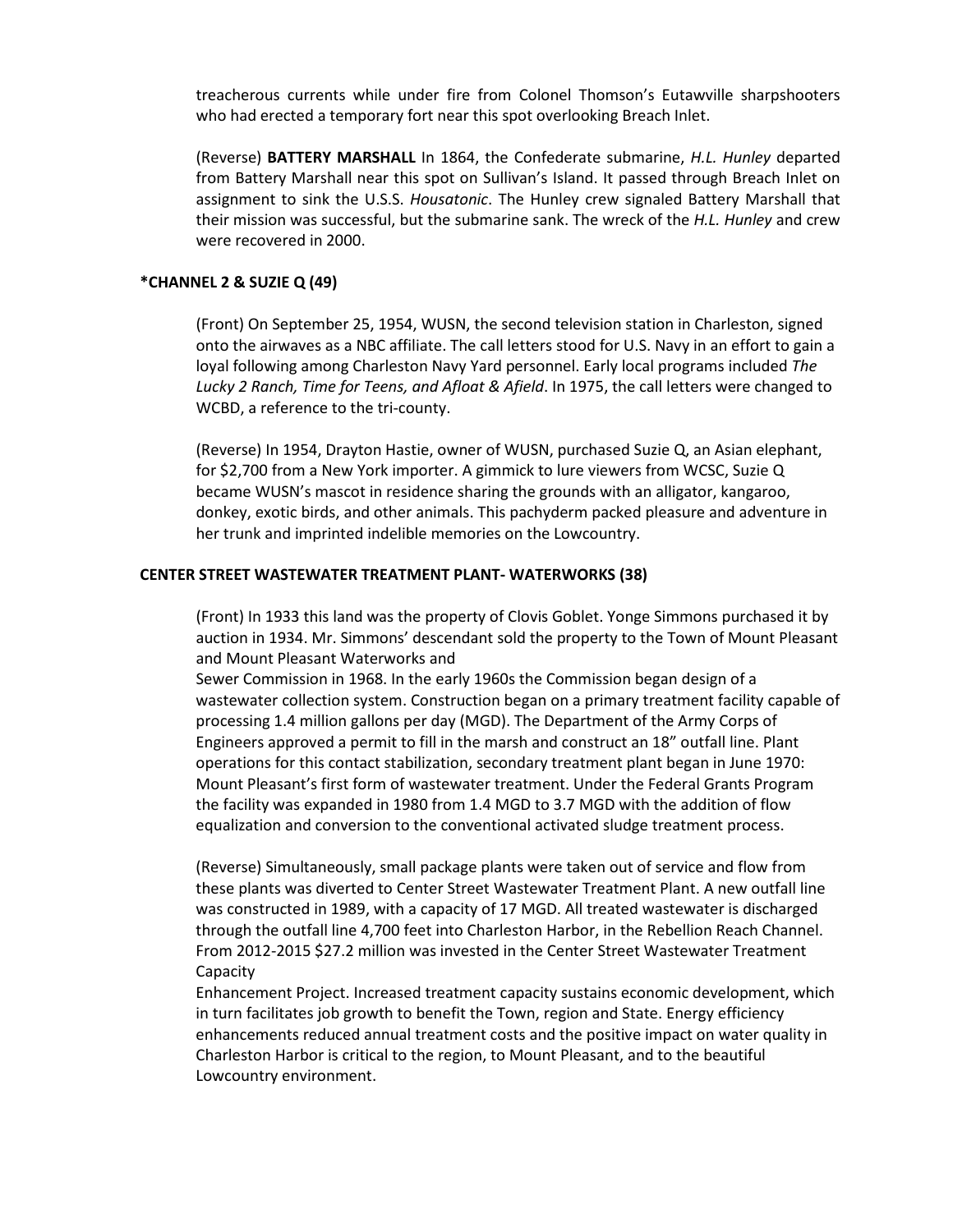## **CHRIST CHURCH (SCDAH) (28)**

The Church Act of 1706 created Christ Church Parish. The first church, a wooden structure built in 1707, accidentally burned in 1725. A brick church was erected in 1726, and although the British burned it in 1782 and the interior was destroyed by Union Troops in 1865, the original walls still stand. In 1874, the church was restored and consecrated.

## **\*COLEMAN BOULEVARD/ KING'S HIGHWAY (23)**

(Front) **KING'S HIGHWAY** In the 1700s, the King's Highway began in Virginia and wound down the coast through the Carolinas. The section of road that passed through Mount Pleasant became one of the first coastal roadways serving as a colonial post road for the delivery of mail. President George Washington traveled this route in 1791 during his Southern tour. The road was later designated S.C. 40, then U.S. 17.

(Reverse) **COLEMAN BOULEVARD** In 1958, the section of U.S. 17 that passed through Mount Pleasant, also known as Old Georgetown Road, was named in honor of Mayor Francis F. Coleman (1946-1960). During his term in office, the road was widened, town limits extended, and the population grew from 1500 to 5000. He was also known for his dedication to improving the standard of living for all citizens of Mount Pleasant.

# **CONFEDERATE LINES (SCDAH) (29)**

The earthworks nearby are remains of the 1861 fortification built to defend Mount Pleasant. They extended east 2.5 miles from Butler's Creek at Boone Hall Plantation to Fort Palmetto on Hamlin Sound. Supporting this line were Battery Gary and those at Hobcaw Point, Hog Island, Hibben Street, and Venning's and Kinloch's landings. Federal troops occupied the town 18 February 1865.

# **COOK'S OLD FIELD CEMETERY/COPAHEE PLANTATION AND HAMLIN BEACH (SCDAH) (62)**

(Front) **COOK'S OLD FIELD CEMETERY** This plantation cemetery predates the American Revolution. It was established by early members of the Hamlin, Hibben and Leland families. James Hibben (d. 1835), one of the founders of Mount Pleasant, is buried here. Generations of both white and black families are interred here. In 2003 this cemetery was listed in the National Register of Historic Places.

(Reverse) **COPAHEE PLANTATION AND HAMLIN BEACH** Thomas Hamlin established Copahee Plantation here in 1696. Later divided into Copahee and Contentment Cottage, it is now known as Hamlin Farms. In 1881 African American farmers bought 31 ten-acre lots from the Hamlins and founded the Hamlin Beach community. White and black descendants still live here today.

# **\*THE COOPER RIVER BRIDGE/ SILAS N. PEARMAN BRIDGE (66)**

(Front) **THE COOPER RIVER BRIDGE** On August 8, 1929, a grand three day celebration and parade opened the first bridge to span Charleston Harbor. Built as a private toll bridge in 17 months for \$6 million, it was a major link between Maine and Florida. With its steep inclines, dip, and sharp mid-way curve, the bridge was like a giant rollercoaster. In 1943, it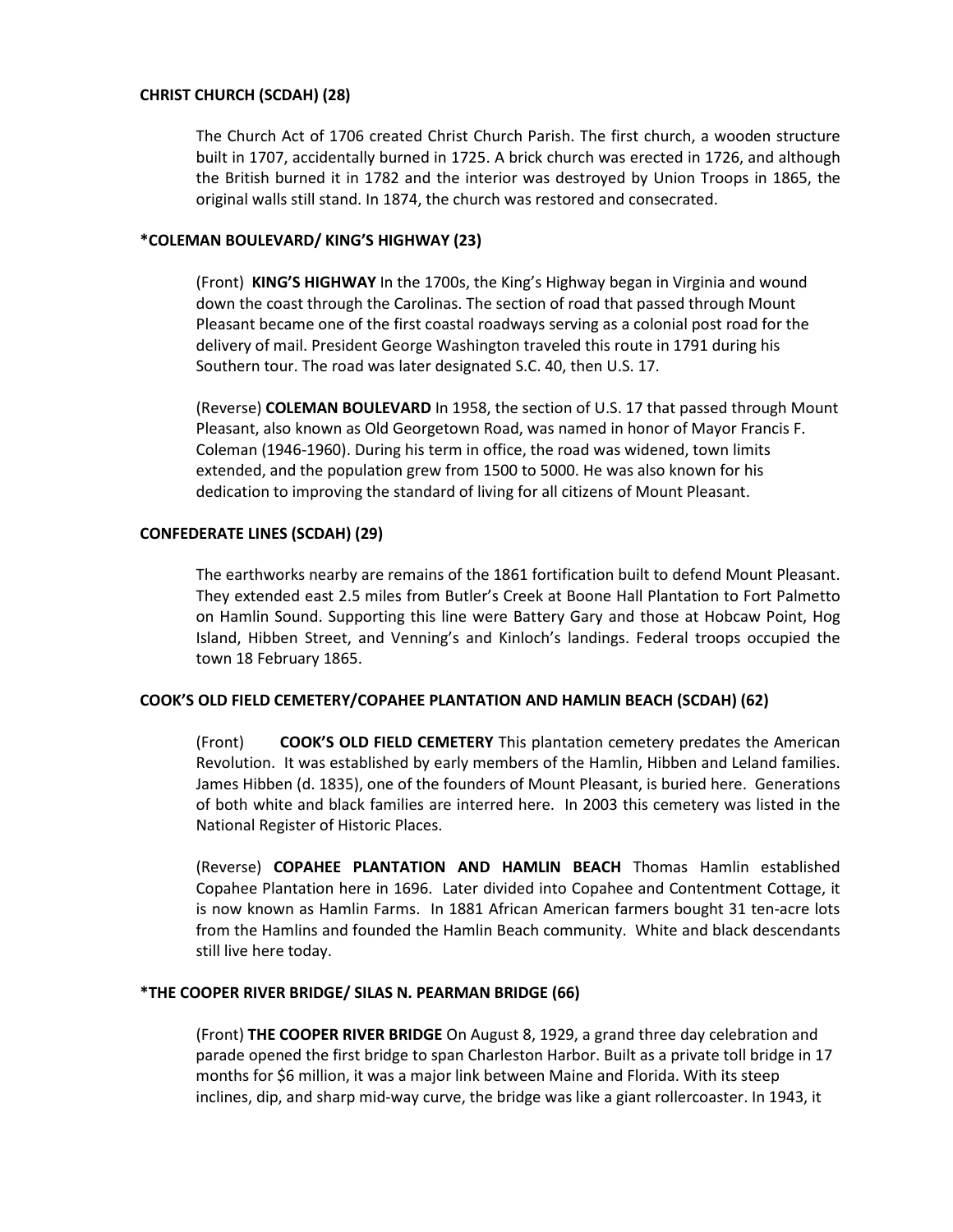was named to honor former Charleston Mayor John P. Grace. The state purchased the bridge in 1945 and removed the tolls.

(Reverse) **SILAS N. PEARMAN BRIDGE** By the 1950s, the Grace Bridge's narrow two-way lanes no longer served the growing area. A new three lane bridge without dips and curves opened next to the old bridge in 1966 and was named for Silas N. Pearman, chief commissioner of the state highway department. The region's continued growth made the existing bridges obsolete, and the eight lane Arthur Ravenel, Jr. Bridge opened on July 16, 2005.

#### **\*COVE INLET (20)**

Before the Revolutionary War, a plank bridge built on barrels was constructed across the inlet separating Mount Pleasant from Sullivan's Island. In 1864, the *H.L.Hunley* crew crossed the footbridge on the way to Breach Inlet to test dive the submarine. A trolley bridge spanned the cove in 1898 and was replaced by a vehicle bridge in 1927 known as Pitt Street Bridge.

#### **\*DARBY BUILDING (10)**

This building was constructed in 1884 as the Berkeley County Courthouse. Mount Pleasant served as the Berkeley County seat from 1883 to 1895, when the town rejoined Charleston County. The old courthouse, named in 1991 for former Mayor G. Magrath Darby Jr., has been used for newspaper offices, a school, seminary, Baptist church and Town Hall.

#### **\*EDMUND JENKINS/OCEAN GROVE CEMETERY (22)**

(Front) Edmund Jenkins, an African-American veteran of the Civil War, was elected as a Town Marshal in Mount Pleasant and served from the 1890s until the late 1920s. He died on December 26, 1930. His gravestone is directly to the left of this marker. The public housing facility located two blocks north was built in 1952 and named the Edmund Jenkins Homes in his memory.

(Reverse) **OCEAN GROVE CEMETERY** An 1883 town ordinance created Ocean Grove Cemetery on this block. The section bordering Simmons Street on the right is called Ocean View by the community. The adjoining section is owned by St. Paul's Lutheran Church. In 1902, Hallelujah Lane was added to separate the cemetery into two sections.

#### **\*ETIWAN MASONIC LODGE (51)**

On November 18, 1859, a Warrant of Constitution was granted to Etiwan Lodge No. 95 by the Most Worshipful Grand Lodge of Ancient Free Masons of South Carolina. The lodge organized under dispensation on February 19 and held their first meeting in Town Hall on March 4. The fraternity purchased its current lodge hall that same year for \$500. The structure was built in 1835 as the original St. Andrews Episcopal Chapel. During the Civil War, lodge meetings were suspended. Mount Pleasant served as the Berkeley County Seat from 1885 to 1895, and some members traveled for two days to attend meetings. In 1913, members contributed funds to help organize a chapter of the Order of the Eastern Star. The lodge has grown steadily from 67 members in 1908 to 203 members in 1945 and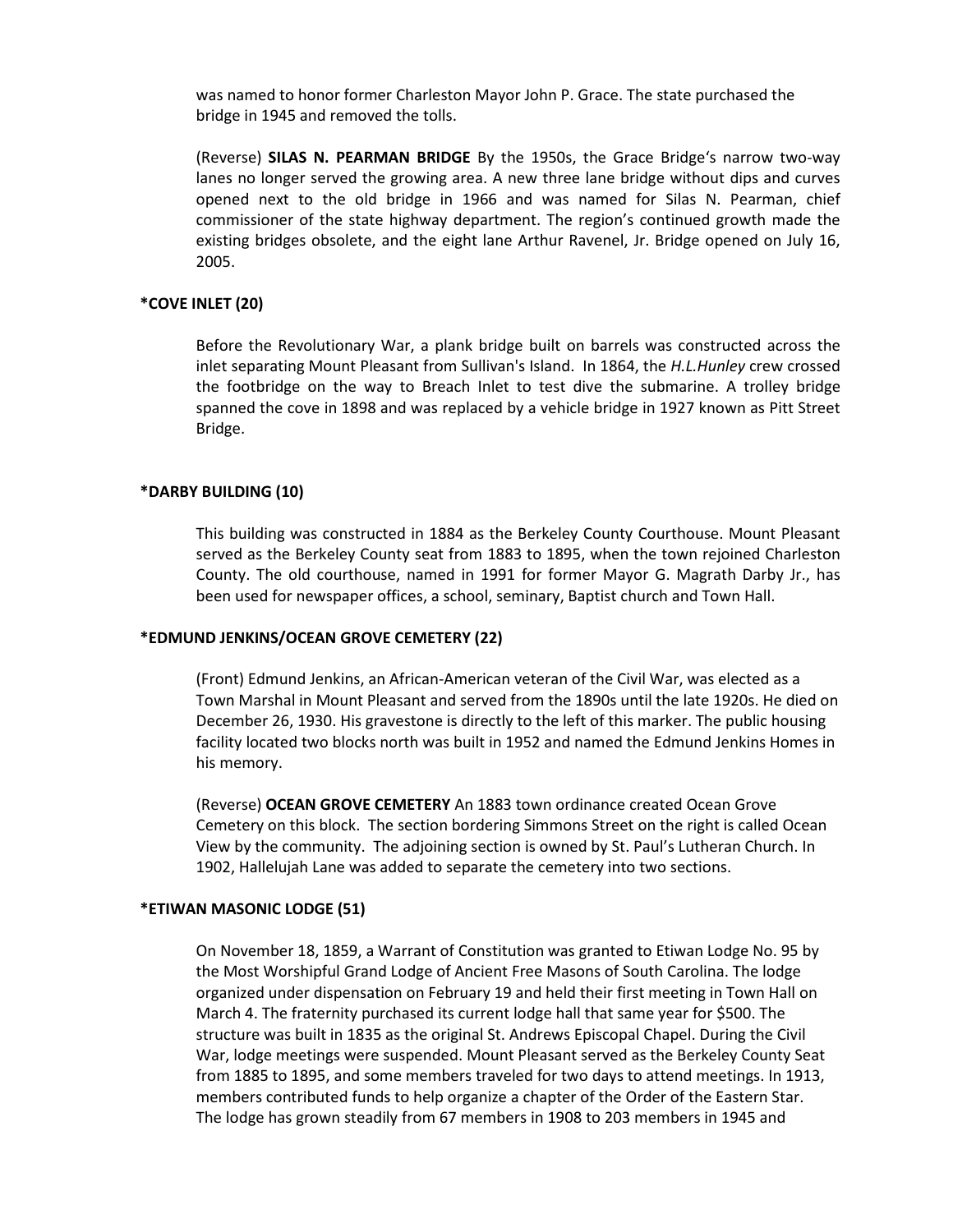more than 350 in 2009. This marker was erected in honor of the 150<sup>th</sup> anniversary of the Etiwan Lodge No. 95 A.F.M. ERECTED 2009

#### \***FIRST BAPTIST CHURCH (64)**

(Front) First Baptist Church was established on June 1, 1913, when the Citadel Square Baptist Church in Charleston sponsored 25 charter members to organize a mission in Mount Pleasant. For three years, this mission met in area homes and Hibben United Methodist Church. In 1916, the mission rented a meeting room in the old Berkeley County Court House at the corner of King and Pitt streets. On March 11, 1917, under Reverend A. J. Nielson the mission organized into the Mount Pleasant Baptist Church. Two years later, the church bought the courthouse from the Knights of Pythias and adopted the new name of First Baptist Church of Mount Pleasant. By the late 1950s, burgeoning growth necessitated two worship services every Sunday morning. The church also rented an old store and two houses to provide space for Sunday school classrooms. In 1958, the congregation decided to relocate to its present site on McCants Drive, and a new sanctuary and educational

(Reverse) building was dedicated on March 15, 1964. The school opened that fall with kindergarten and first grade students. A new grade level was added each year until the school reached the eighth grade. The Christian Life Center was dedicated when the church celebrated its 70th anniversary on October 25, 1987. The center provided shelter as Hurricane Hugo raged on the night of September 21, 1989, and then served as a storage area for clothes, food, and staples. Out-of-town volunteers who aided in clean-up and home repairs were housed there. First Baptist Church sponsored missions that became independent churches in Awendaw and McClellanville. The church anticipated town population growth and purchased 34 acres on U.S. Highway 17 North in 1979. With the opening of The Church at LifePark on this property in 2010, First Baptist Church became a two-campus ministry in Mount Pleasant. Erected 2012

### **\*THE FERRY TRACT (53)**

(Front) In 1779, Andrew Hibben bought land on the south side of Shem Creek from Jacob Motte, which became known as the Ferry Tract. Until the opening of the Grace Memorial Bridge in August 1929, ferries connected Mount Pleasant to Charleston. Hibben's Ferry operated until 1847, followed by others on Hog Island, Ferry Street, and Hort's Grove.

(Reverse) The Ferry Tract was bordered by Shem Creek and Hibben, Bennett, and Beach streets. From colonial days until the 1980s, small shipyards operated on Shem Creek. A bucket factory was also on the creek leading to the name Factory Street, now Live Oak Drive. Restaurants and shrimp boats line the creek, while private homes occupy the boatyard lands.

### **\*FOREVER CHIMNEY (69)**

This steam boiler chimney is a reminder of the brickmaking industry of the 1800s. Purchased by the Horlbeck family, this land was originally part of Boone Hall Plantation located two miles south of this site. The land mass surrounding this chimney once included an overseer's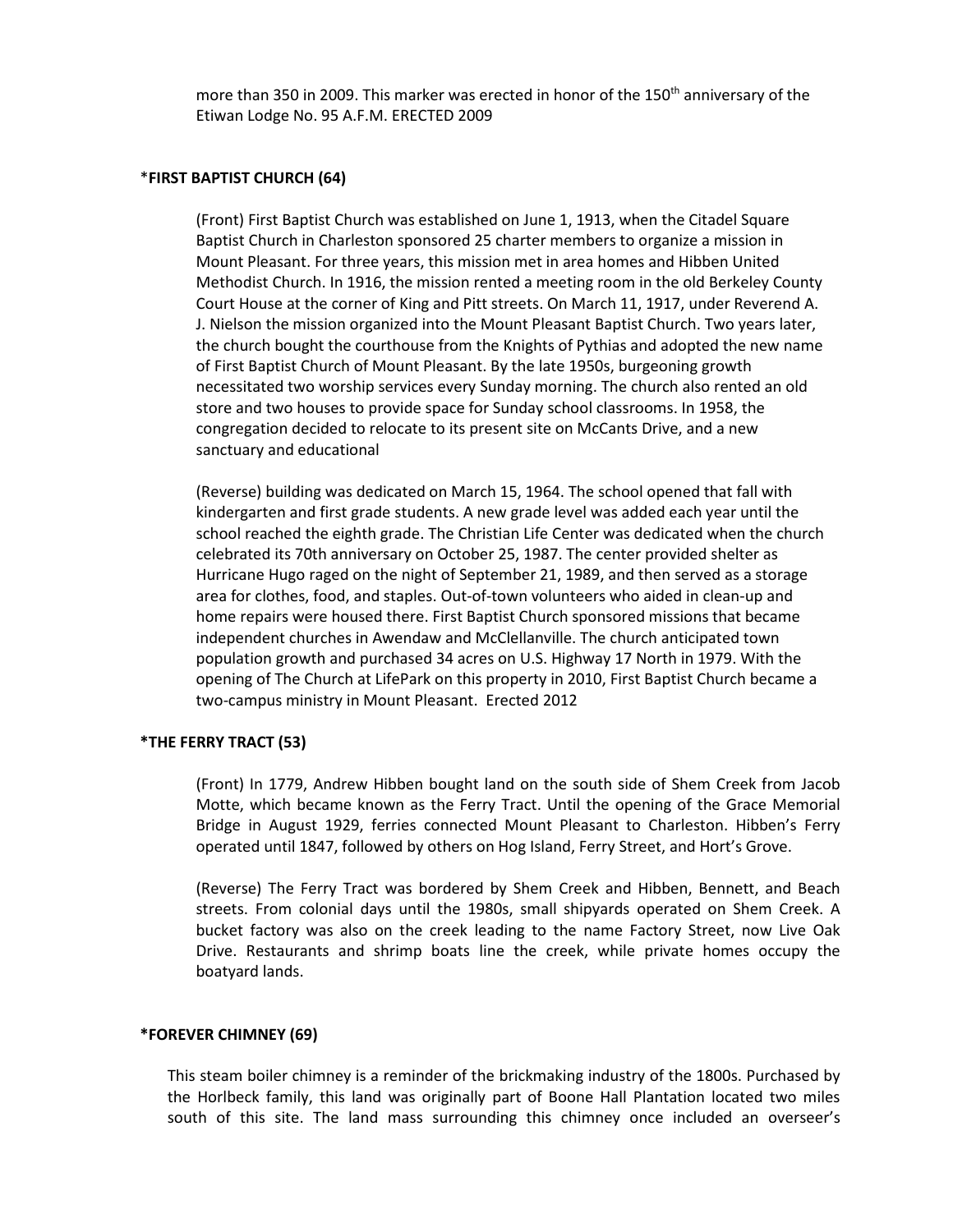house/commissary, several workshops, drying areas, and kilns. Sand and red clay excavated from nearby Butterfly Lake, provided the perfect combination of materials. The clay and sand were excavated and molded into brick by enslaved workers and stacked to dry. (continued on the back)

The steam boiler powered brickmaking machines, mills to mix the clay, sand, and water, and other machines used to make bricks. The 1850 Industrial Census reported that 50 male and 35 female slaves worked at the brickyard, producing approximately 4,000,000 bricks at a profit of approximately \$28,000 a year. The brickyard continued operation and supplied bricks to the Lowcountry through the end of the nineteenth century. It remained an important landmark to the Horlbeck family after operations ceased. This is the only boiler chimney of its kind still standing in Mount Pleasant. Erected 2020.

## **FRIENDSHIP AME CHURCH (SCDAH) (13)**

(Front) This church, founded during Reconstruction, has been at the same site since 1890. The first sanctuary serving this congregation was located on Hibben Street and built on a lot leased by the Town of Mount Pleasant in 1877. After moving here and building a new church under pastorate Rev. F.E. Rivers in 1890, the congregation grew so quickly that it built its third sanctuary, a large frame church, by 1895.

(Reverse) A 1911 storm during the pastorate of Rev. Frank Woodbury nearly destroyed the sanctuary, which was essentially rebuilt. Later renovations, including the application of a brick veneer in 1961 during the pastorate of Rev. J.A. Sabb, Jr. gave the church its present appearance. Friendship AME church also hosted the graduation exercises of nearby Laing School for many years until the school closed in 1953.

### **\*GREENHILL COMMUNITY/GREENHILL FARMING (39)**

(Front) **GREENHILL COMMUNITY** In 1870, freedman Hardy Green purchased 30 acres of land along Mathis Ferry Road. The area was called Spark Hill, but was later named Greenhill by the Moultrie School District. Children walked several miles to Laing School, then in the Old Village of Mount Pleasant. Greenhill received electricity in 1942, paved roads in 1951, and was annexed into Mount Pleasant in 1983.

### (Reverse) **GREENHILL FARMING**

Farming was the major source of income in Greenhill. People, produce, and livestock were carried aboard boats from a dock behind Somerset Point to the Charleston City Market. In the 1920s and '30s, mules and wagons transported goods to a ferry at Shem Creek. The LOOP Bus became a major source of transportation in the 1940s. Greenhill continues to thrive as a residential community.

# **\*GREENWICH MILL (67)**

(Front) **GREENWICH MILL** Jonathan Lucas, Sr., a skilled millwright, sailed from England in the 1780s and shipwrecked on the Carolina coast. Remembered for his brilliance in wind and water–powered mill design, Lucas invented a system that combined rice grinding and mortar and pestle technology. In 1787, he built the world's first water-powered mill that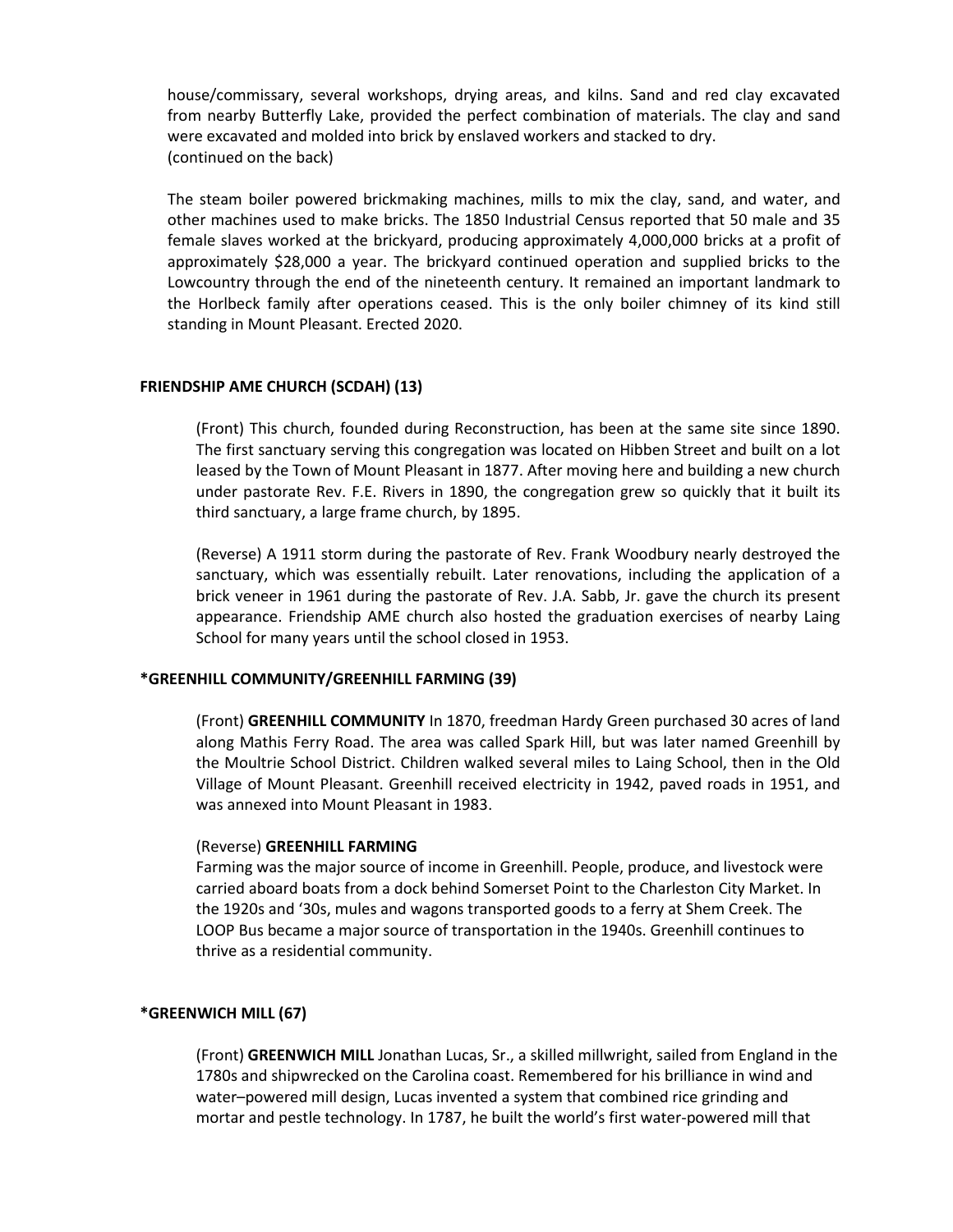used this new mechanical process, followed by the first tidal-powered mill that operated without holding tanks. Lucas' invention replaced the laborious task of hand-pounding and threshing rice. His tidal -powered mill was a technological marvel and revolutionized the industry. Lucas became the foremost builder of rice mills along the Georgia and Carolina coasts. In 1793, he purchased 471 acres at Haddrell's Point including the old Greenwich Mill for 500 lbs. sterling. Lucas modified this saw mill into a dual rice/saw mill powered by Shem Creek tides, the first of its kind in the Charleston area. He built a home on

(Reverse) the knoll overlooking the mill pond from which he operated his flourishing mill design and manufacturing business. In 1801, Lucas and son Jonathan also built a large tidalpowered toll rice mill on the Ashley River and Charleston became the center of the ricemilling industry. That year Governor John Drayton said of Lucas, "For these mills, the public is indebted to the exertions and ingenuity of Mr. Jonathan Lucas…" Lucas sold his Shem Creek property to William, his son and business partner, for 2,000 lbs. sterling in 1816. At the end of the Civil War, the buildings were burned by Confederate troops as enemy soldiers approached. In 1869, William sold the Greenwich Mill tract for \$12,000. Today, traces of the mill foundation and holding pond are visible at low tide. This marker was erected in 2013 by Thomas Cario Middle School 8th grade students, teachers Mrs. Burroughs and Mrs. Leland, and the Mount Pleasant Historical Commission.

### **\*HADDRELL'S POINT (6)**

(Front) Haddrell's Point extended along the waterfront from Shem Creek to Cove Inlet and was named for George Haddrell, an early settler. The land bordering Shem Creek became home to important industries including factories, canneries, and rice and saw mills. The mills drew their power from the tides of Shem Creek.

(Reverse) In early 1776, a battery was erected at Haddrell's Point and placed under the command of Brigadier General John Armstrong. The strategic location of the battery was vital in safeguarding Charleston from British attacks. With ceremonial fanfare, President George Washington embarked from Haddrell's Point to Charleston, during his Southern tour in 1791.

### **\*HIBBEN HOUSE/BRITISH OCCUPATION (5)**

(Front) **HIBBEN HOUSE** A 1777 map shows a house on this property owned by Jacob Motte, Charleston City Treasurer. His 67 acre plantation called Mount Pleasant provided the name for the present town. James Hibben purchased the land in 1803. The home now known as the Hibben House is one of the oldest in the area. It has been extensively renovated and modified.

(Reverse) **BRITISH OCCUPATION** Following the surrender of Charleston to the British in May 1780, General William Moultrie and other patriots were held captive near here. His memoirs recount a June 1780 meeting in the upstairs drawing room of Jacob Motte's home with British officers, Lord Cornwallis and General Patterson.

#### **\*HISTORY OF BRICKMAKING/ BUTTERFLY LAKE (70)**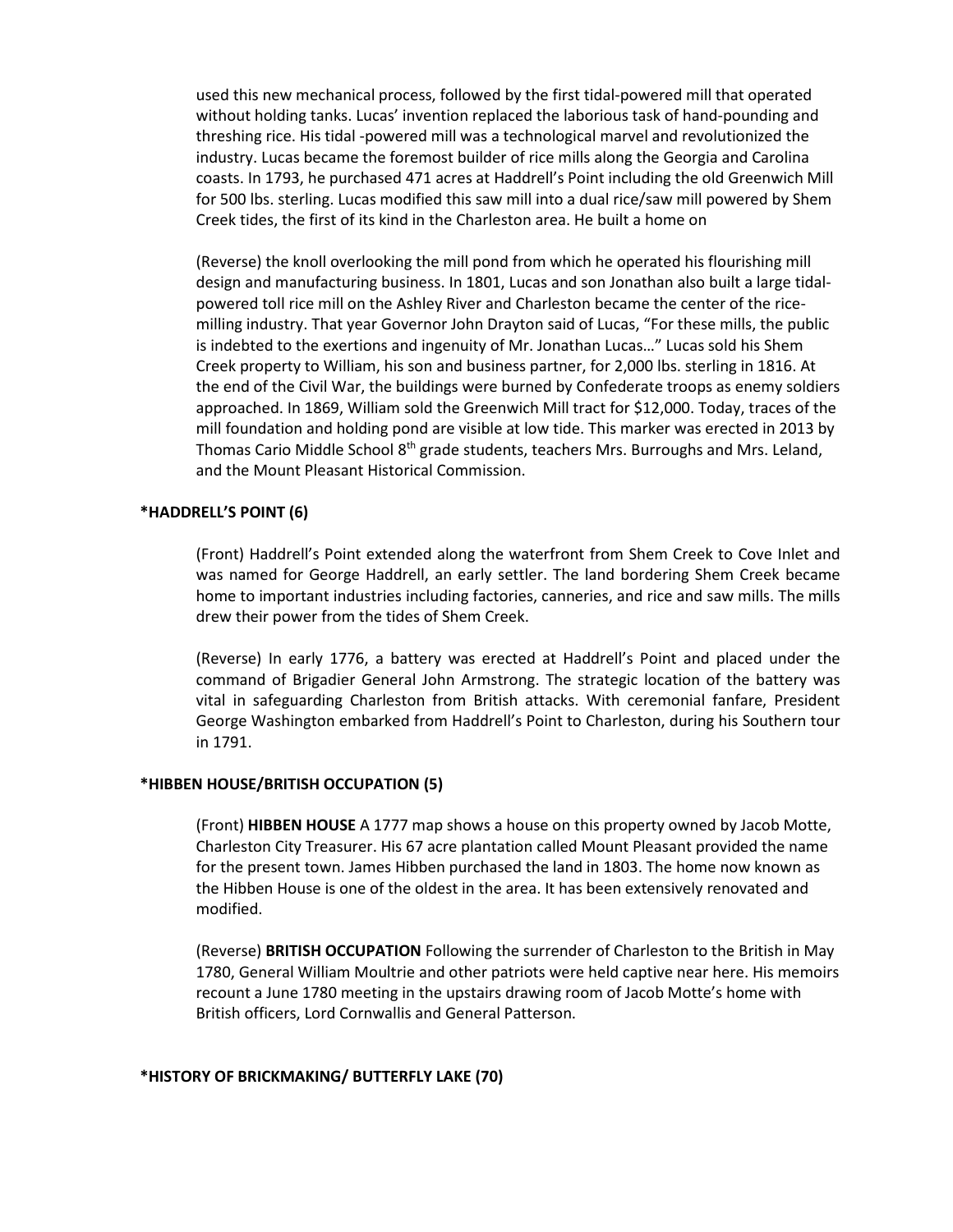**HISTORY OF BRICKING** Brickmaking dates back to 7,000 BC. In the Americas, bricks were used as early as 1611 in Virginia. In 1817, John and Henry Horlbeck purchased this land known as Wampancheone, now Brickyard and Boone Hall. As building contractors, they constructed many of the buildings throughout Charleston. State requirements for brick buildings following the 1838 Charleston fire, helped brickmaking become a bustling industry. By the mid-1800s, approximately 4,000,000 hand-made bricks were being made in the Lowcountry and colonial Charleston. The Horlbeck family was responsible for building new Charleston Exchange and Custom House (1770), German Friendly Society Hall (1801), St. John's Lutheran Church (c. 1817), and St. Stephen's Chapel (1836). Erected in 2020.

**BUTTERFLY LAKE** Once solid ground, this lake held the exact combination of red clay and sand needed to create what is now referred to as "Charleston brick". In the early 1800s, the process of excavating the clay and sand was achieved at the hands of enslaved workers who toiled daily to excavate the rich soil. Slaves then used animals from neighboring Boone Hall Plantation to constantly trod through the wet mud. That effort helped dry the clay and allowed enslaved workers to clear away the twigs and debris. From there, the bricks were then molded and completely dried, before sent to the kilns for firing. Butterfly Lake was so named because of the shape made from unearthing the tons of clay and sand. While workers knew that their hard labor helped to build Charleston and surrounding areas, they may not have known that the land they carved out was actually the shape of a butterfly. Erected 2020.

## **\*HOBCAW POINT POWDER MAGAZINE (45)**

In 1770, the South Carolina colonial government authorized construction of a powder magazine near the Wando River plantations and Hobcaw Point shipyards. A four-sided earthen embankment with a brick powder magazine and guardhouse stood near here from 1772 to 1783, on the land of Capt. Clement Lempriere. A detachment of colonial militia was assigned to protect the magazine.

### **\*HOBCAW SHIPYARDS (46)**

Shipyards built on Hobcaw Creek included Pritchard's Shipyard, the largest in colonial South Carolina. Notable ships launched there were the 180 ton *Heart of Oak* (1776) and the 200 ton *Magna Carta* (1770). The South Carolina Navy built and maintained naval vessels at Prichard's during the Revolutionary War. The shipyard industry closed in 1831, after 78 years of operation.

# **\*HOG ISLAND (1)**

(Front) Now called Patriots Point, Hog Island played a crucial role in the defense of the Charleston Harbor. In 1775, Patriot forces were sinking old ships in the deep Hog Island Channel to block British access to the Wando and Cooper Rivers. They were fired upon by British ships in the first naval battle of the Revolutionary War in SC. This hostile act served to promote the Patriot cause.

(Reverse) During the Civil War, mines were placed in the Hog Island Channel by the Confederates as a defense against Union ships. A Confederate gun battery on the tip of Hog Island also protected the channel. The island was gradually connected to the mainland by dredge spoil. The area was annexed by Mount Pleasant in 1975 and was later developed and renamed Patriots Point.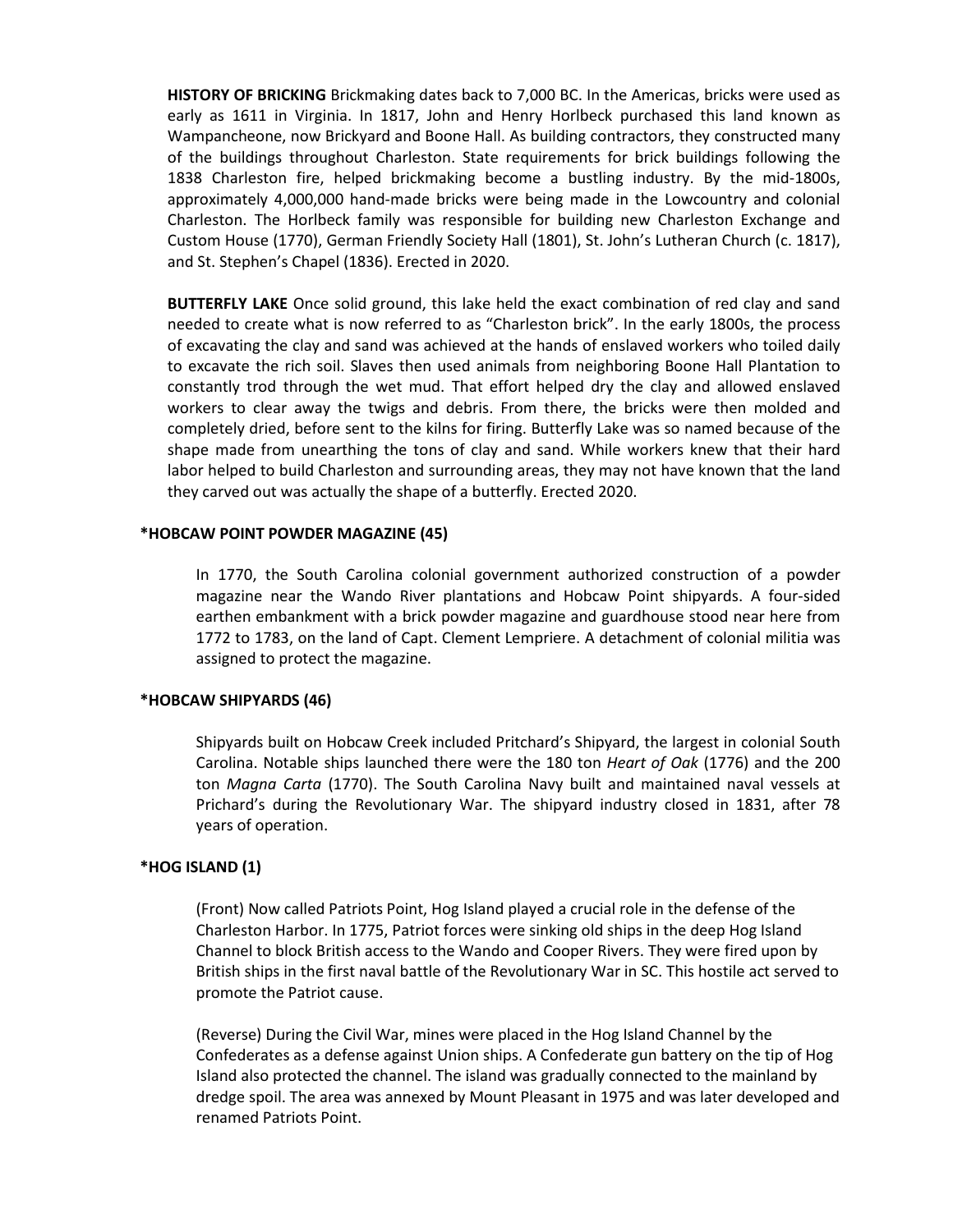### **JACOB BOND I'ON (SCDAH) (42)**

(Front) Jacob Bond I'On (1782-1859), planter, US Army and militia officer, and state legislator is buried in the family cemetery  $\frac{1}{2}$  mi. north. I'On a contemporary of John C. Calhoun at Yale University, represented Saint James Santee Parish in S.C. House 1810-1812, then resigned to become captain in the second U.S. Artillery, serving with distinction during the War of 1812.

(Reverse) I'On described at his death in 1859 as "a representative of a true Carolina gentleman," was elected to the S.C. Senate in 1816, serving until 1837 and representing first Saint James Santee Parish, then Christ Church Parish; he was president of the Senate 1822- 1828. He was also intendant, or mayor, of Sullivan's Island in 1823 and a delegate to the Nullification Convention of 1832-1833.

#### **\*JASPER GREEN/ SERGEANT WILLIAM JASPER (54)**

(Front) **JASPER GREEN** Jasper Green, a grassy field, became part of Moultrie High School's campus and was named for Sergeant William Jasper. Jasper Green was home to the Moultrie High School Generals, now the Moultrie Middle School Patriots. The Green continues to be used for band, physical education, multi-purpose athletic fields, playground, and other events.

(Reverse) **SERGEANT WILLIAM JASPER (c. 1750-1779)** A Revolutionary War hero, Jasper distinguished himself by an act of reckless bravery in the 1776 Battle of Fort Sullivan. A British cannonball hit the flagstaff causing the flag to fall outside the fort. Facing enemy fire, Jasper leapt through an embrasure, gathered, raised, and held the flag on a temporary staff. He was killed during the 1779 Siege of Savannah, GA.

### **LAING SCHOOL (SCDAH) (12)**

(Front) Laing School located here from 1868 to 1953 was founded in 1866 by Cornelia Hancock, a Quaker who had served as a nurse with the Union Army during the Civil War. First housed in Mount Pleasant Presbyterian Church, Laing Industrial School was named for Henry M. Laing of the Friends Association for the Aid and Elevation of the Freedmen. The 1868 school destroyed by the Charleston Earthquake of 1886 was replaced by a school which stood here until 1954.

(Reverse) Early instruction at Laing with its motto "Try to Excel" combined academics with instruction in industrial, farming and homemaking skills. A new Laing Elementary opened at King and Greenwich Streets in 1945; the high school remained here until a new Laing High opened on U.S. Hwy. 17 North in 1953. Laing High closed in 1970 with the desegregation of county schools. That building later housed Laing Middle School when it opened in 1974.

### **LAUREL HILL PLANTATION (SCDAH) (35)**

John Boone owned this land by 1694, and the plantation that developed here passed in 1864 to Dr. Peter Bonneau, Confederate army surgeon and signer of the Ordinance of Secession. John D. Muller, Jr., a later owner, died in 1984 and set up a trust specifying that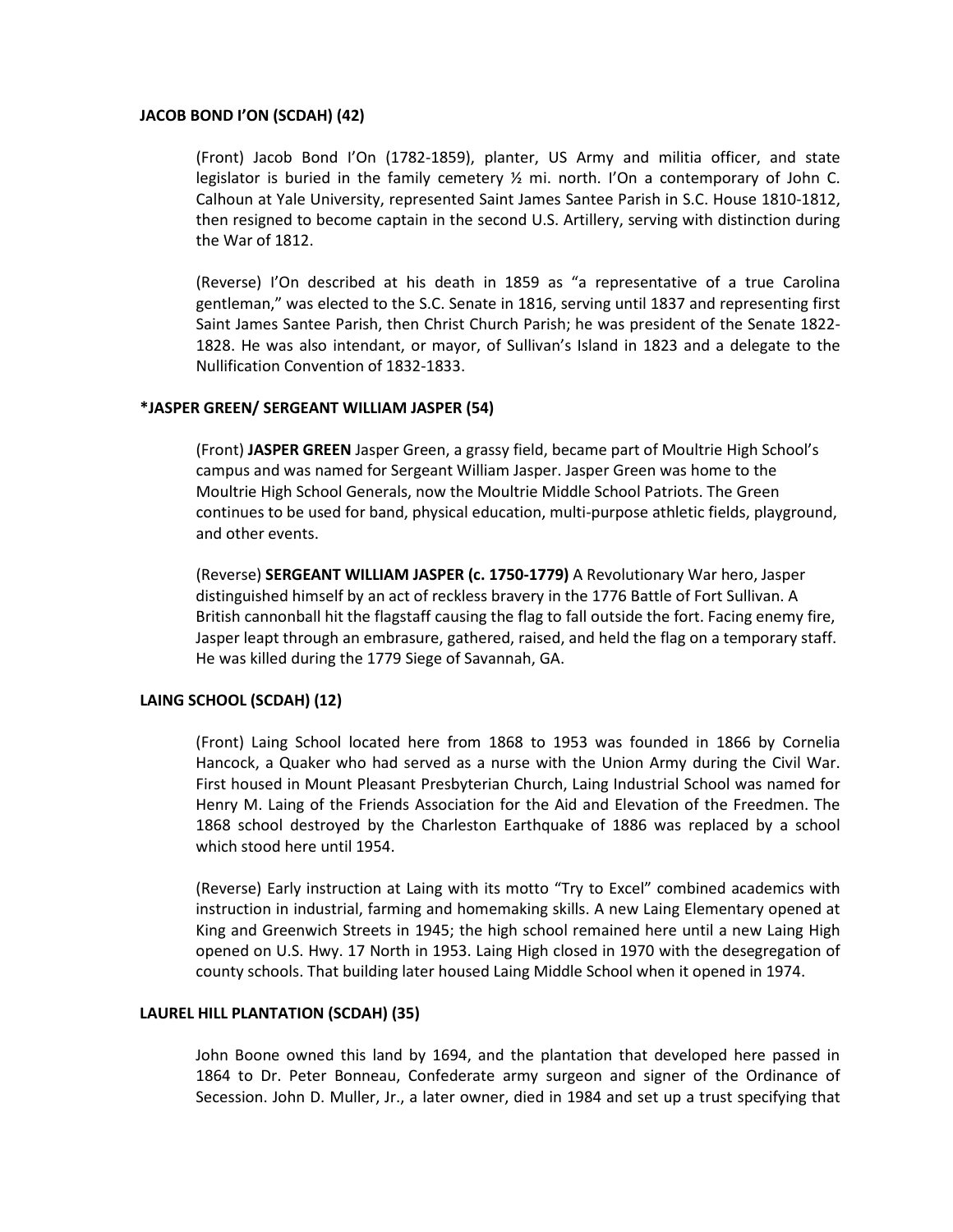Laurel Hill be made available to benefit religious, charitable, scientific, literary, and educational groups.

### **MAYBANK GREEN/ HOBCAW PLANTATION (SCDAH) (40)**

(Front) **MAYBANK GREEN** In 1697 David Maybank II (1660-1713) acquired 200 acres along Hobcaw Creek from the Lords Proprietors. Maybank, a carpenter, built a house on this site which he named Hobcaw Plantation. The plantation passed to his daughter Susannah (1700-1746) and her husband Capt. Jacob Bond (1695-1766), planter and member of the Commons House of Assembly. After Bond's death the plantation was owned by his daughter Rebecca Bond Read (1730-1786).

(Reverse) **HOBCAW PLANTATION** Rebecca and James Read's son Dr. William Read (1754- 1845) was a deputy surgeon general in the Continental Army, serving under both George Washington and Nathanael Greene. This was one of Read's several lowcountry plantations; his principal residence was in Charleston. In 1819 Read's cousin Jacob Bond I'On (1782- 1859), planter, army office, and legislator, hosted President James Monroe and Secretary of State John C. Calhoun at Hobcaw Plantation.

## **\*MILTON'S FERRY TAVERN (48)**

By 1832, Milton's Ferry offered a ferry service to and from Charleston by way of a canal dug through the marsh. The ferry tavern was a two-sided house with stables and carriage houses to serve travelers. A Bi-weekly stage ran from the tavern to Georgetown. The first ferry operator was William Mathewes, locally pronounced "Mathis," as in Mathis Ferry Road.

# **\*MOULTRIE SCHOOLS/ GENERAL WILLIAM MOULTRIE (57)**

(Front) **MOULTRIE SCHOOLS** General William Moultrie High School, originally on Pitt Street, relocated here in 1944. In 1973, students moved into the new Wando High School on Whipple Road. The old high school became Moultrie Middle School. This facility was demolished in 2007 and the new building completed in 2009. This is the third Moultrie School to be built on this site.

(Reverse) **GENERAL WILLIAM MOULTRIE** The Moultrie Schools were named in honor of General William Moultrie, the highest ranking S.C. officer during the Revolutionary War and hero of the 1776 Battle of Fort Sullivan, which was renamed Fort Moultrie. He fought in the S.C. Militia during the 1761 Cherokee Wars, and served in the Royal Assembly and first Provincial Congress. He was elected Lieutenant Governor and was Governor twice. While Governor, he relocated the capital from Charleston to Columbia and established the county system and county court system. Moultrie designed the first S.C. state flag during the American Revolution.

# **\*MOUNT PLEASANT ACADEMY (21)**

(Front) In 1809, the SC General Assembly incorporated Mount Pleasant Academy to educate the children of Christ Church Parish. Funded by a legacy and a lottery, a schoolhouse was built, but its site is uncertain. At times, classes were held in private homes, the village church, and the courthouse. In 1860, the academy, at 140 Hibben Street, offered foreign languages and the classics.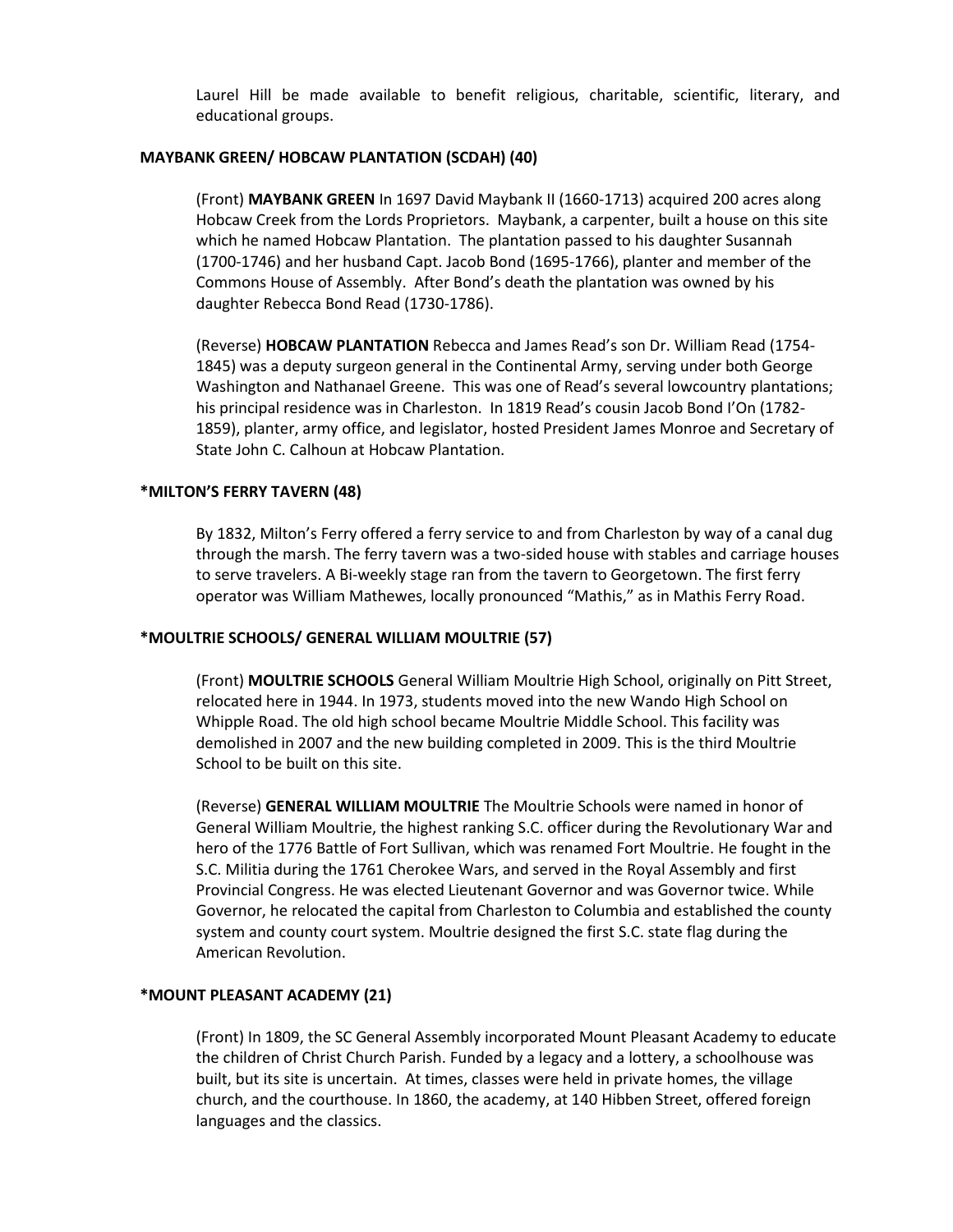(Reverse) In 1908, the academy was built at the corner of Pitt and Venning Streets. In 1938, a modern two-story public school building was constructed on Boundary Street and Hwy. 40 (now Simmons and Coleman). The old academy building on Pitt Street later became the first Moultrie High School. The present academy, on Center Street, was completed in the 1960s.

#### **MOUNT PLEASANT HOME FOR DESTITUTE CHILDREN (8)**

(Front) At this site in 1881, Abby Munro, a Quaker from Philadelphia, established a home for orphans, neglected, and destitute children. Funds to purchase and operate the home were solicited locally and from friends in the North. It was incorporated in 1883 and is believed to have been the first orphanage for colored children in the State.

(Reverse) Room and board cost approximately one dollar a week per child. The children were taught to cook, wash, iron, knit, sew, mend clothes, and all the duties of a household. The older children attended school regularly and made commendable progress in their studies. The orphanage operated here until the building was destroyed by fire in 1920.

### **MOUNT PLEASANT PRESBYTERIAN CHURCH (SCDAH) (4)**

Erected in 1854 and originally a Congregational Church affiliated with Old Wappetaw Church, founded about 1699. Served as a Confederate hospital during the Civil War, then briefly housed the Laing School for freedmen during Reconstruction. Was accepted into Charleston Presbytery as a mission church and renamed Mount Pleasant Presbyterian Church in 1870.

#### **\*MOUNT PLEASANT WATERWORKS (60)**

(Front) In the early 20th century, Mount Pleasant's leaders and citizens believed that the town's rural locale and lack of a quality water supply hindered residential growth and prosperity. The situation changed when the Cooper River Bridge opened as the new northsouth gateway, placing the town on the shortest New York to Miami route. Leaders sought to capture the hearts of passersby with modernization that upheld the attractive charms of the past. In 1933, Mayor T. G. McCants initiated plans to build a waterworks system for public convenience and municipal advancement. The project was completed by his successor Mayor W. L. Erckmann. Citizens voted 102 to 0 in favor of securing a Public Works Administration loan for the essential water plant. After navigating a difficult course, a distribution system of wells, mains, storage tanks, fire hydrants, 175 water meters and a pumping station provided

(Reverse) 160,000 gallons of water per day. On October 17, 1935, a dedication was held at Alhambra Park with a dance at the Mount Pleasant Yacht Club. Four years later, waterworks operated at a profit with over 240 customers. A wastewater system was added in 1942 and later, two treatment plants. Captain S. A. Guilds provided astute leadership for over a decade as commission chairman. The first superintendent, C. B. Venning, devoted 34 years to creating an efficient, profitable utility. The office started at Guilds Inn on Pitt Street and later moved to the facility on Center Street. In 1990, the commission acquired Bulls Bay Rural Community Water District. Mount Pleasant set an example for coastal communities by building a water system and was the state's first city to use reverse osmosis treatment. The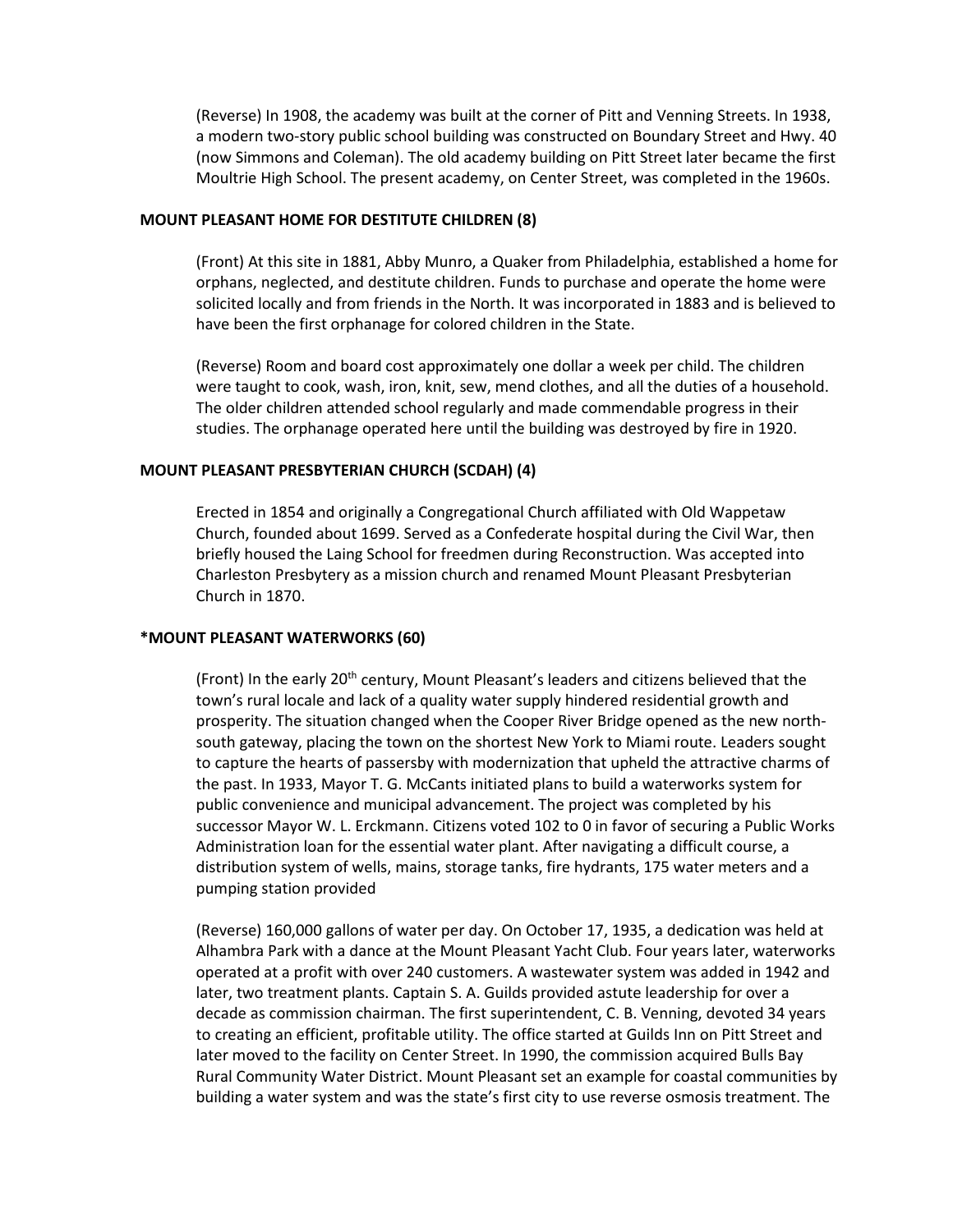Operations Center opened in 1997 on Rifle Range Road. This marker commemorates the 75<sup>th</sup> anniversary of Mount Pleasant Waterworks.

#### \***OAKLAND PLANTATION (65)**

Oakland Plantation, one of Mount Pleasant's oldest plantations, is associated with some of the town's prominent early founders. The land that became Oakland Plantation was part of 1,300 acres granted to Captain George Dearsley in 1696. In 1704, Antiguan planter John Perrie acquired 982 acres of the original grant and hired John Abraham Motte to settle this land he never visited. Motte established Oakland Plantation, then called Youghal Plantation after Perrie's hometown in Ireland. Motte managed the property and was paid half the annual profits. Perrie left his estate to his daughter Mary, who sold the plantation to Captain George Benison in 1740. Benison built the house that stands at Oakland today. The house has its original crushed shell and sand fireplace and mahogany floors. Many of the window panes are etched with the names or thoughts of past visitors. An emissary of John Wesley etched "Exalt we O our God" in 1773.

(Reverse) In 1755, Oakland Plantation became the property of Thomas Barksdale who immediately conveyed it to his son Charles. The plantation remained in the Barksdale family for nearly 100 years. Charles' son Thomas Barksdale inherited the property in 1757 and lived there until his death in 1806. During his life Thomas Barksdale represented Christ Church Parish in the 16th General Assembly and served as a captain in the 30th Regiment of the state militia. In 1852, Youghal Plantation was conveyed to Thomas Barksdale's granddaughter Mary and her husband James McBeth. Historians believe McBeth added the beautiful oak allee and changed the plantation's name to Oakland. McBeth sold Oakland Plantation to Philip Porcher in 1859. Oakland Plantation is listed on the National Register of Historic Places and includes the main plantation house, kitchen, dairy, smokehouse, family cemetery, and slave cemetery. Erected 2012

### **\*OLD SUNKEN HULL/BG JAMES ESTCOURT SAWYER (63)**

(Front) **OLD SUNKEN HULL** Commissioned on Oct 18, 1919, the Army Quartermaster River Steamer Col. J. E. Sawyer was the first concrete passenger vessel made in America. The 700 ton, 128.5-foot ship, able to carry 500 people, was one of nine built from 1919-1920 by the Newport Shipbuilding Corp. of New Bern, N.C. Made of steel and ferrocement, these vessels were named after esteemed deceased army quartermasters. In 1923, Joseph Sable brought the decommissioned Sawyer and an identical ship the Maj. Archibald Butt to Charleston for commercial use. In 1926, the Sawyer sank near Adger's Wharf creating long-term problems for port authorities who dubbed her the "old sunken hull." As thousands cheered, the Sawyer was raised on June 22, 1929, after weeks of frustrating yet amusing attempts. The old hull was towed to this site and remains an iconic fixture. Local lore named this steamer the Archibald Butt; however, that vessel was relocated to Miami in 1925.

(Reverse) **BG JAMES ESTCOURT SAWYER** Brigadier General James Estcourt Sawyer, born in New York in 1846, was of distinguished military lineage. His ancestors served at Ticonderoga in 1758 and Bunker Hill in 1775. Sawyer entered the military at age 19. By 1884, he was Acting Judge Advocate of the Division of the Atlantic and Department of the East. Sawyer served as Aide de Camp to Gen. Schofield who commanded the Department of the Atlantic. Sawyer transferred to the Quartermaster Department in 1893. During the Spanish-American War, he was Chief Quartermaster at Camp Wyckoff, N.Y., Camp Meade, P.A., and Augusta,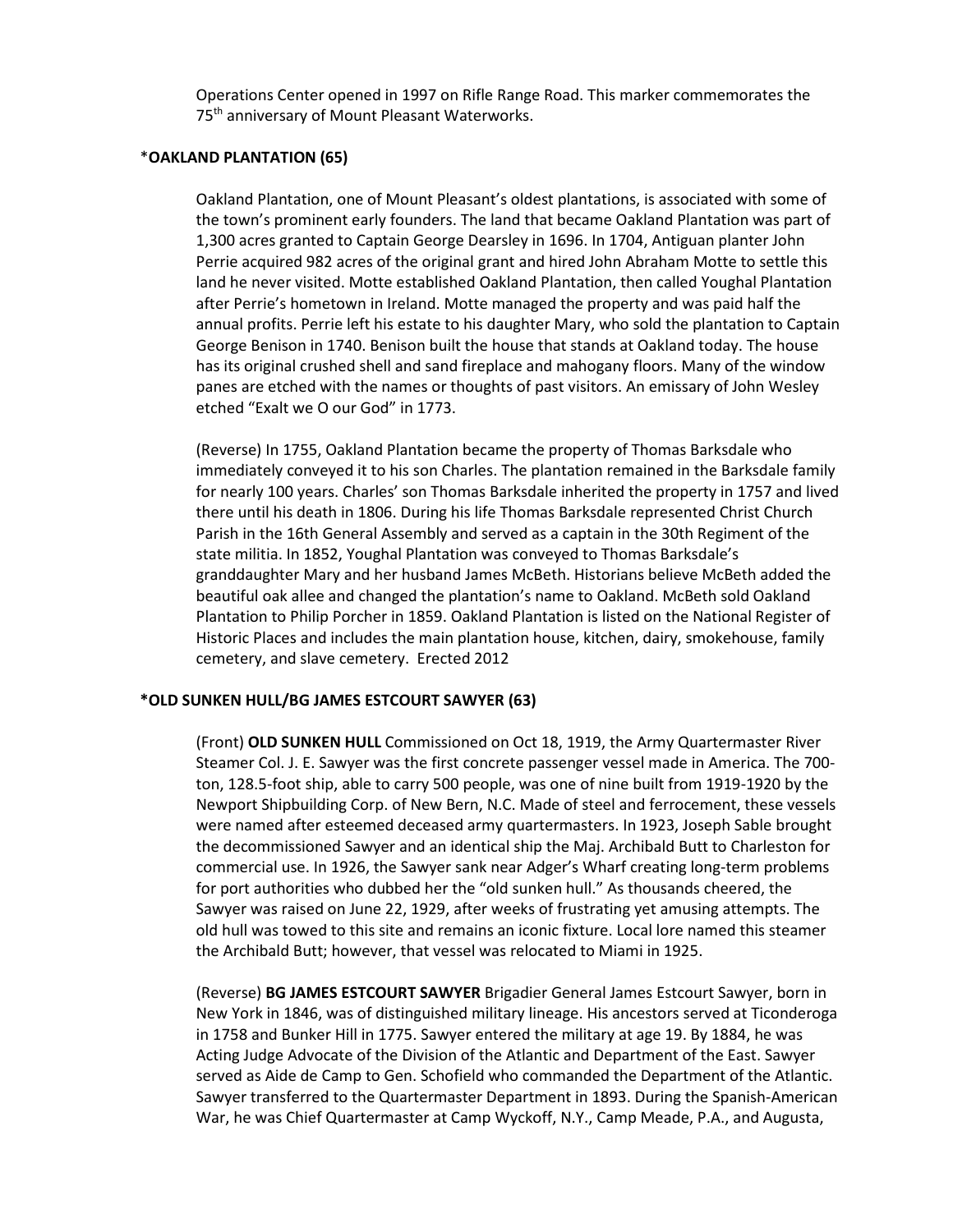G.A. Sawyer served as Special Disbursing Officer to the Philippine Commission and as a member of the Spanish War Claims Board in Washington, D.C. Promoted quickly, and he retired as Brigadier General and Chief Quartermaster at the Department of Dakota in 1910. He died on May 29, 1914, in New York and is buried at Lakeview Cemetery in Burlington, V.T. Erected 2012

## **\*THE OLD VILLAGE (15)**

By 1872, several settlements which had developed along Charleston Harbor, were incorporated as the Town of Mount Pleasant. The earliest hamlet was Greenwich Village (1766), followed by the Hibben Ferry Tract (1770), Mount Pleasant Plantation (1808), Hilliardsville (1847), and Lucasville (1853). The Old Village was bounded by Shem Creek, Simmons Street, Cove Inlet and the Harbor.

### **OLD WAPPETAW CHURCH (SCDAH) (32)**

Congregationalists from New England built a church near here around 1700. Troops from both sides camped on the grounds during the American Revolution. Burned by the British in 1782, it was rebuilt in 1786. The building was abandoned during the Civil War and its members organized Presbyterian churches in Mount Pleasant and McClellanville.

## **\*PATJENS POST OFFICE (16)**

In 1899, the Patjens family built this small office adjacent to their store on Church Street, to serve as the post office in Mount Pleasant. The Patjens family served as postmasters until 1917. Patjens Post Office has been owned and maintained by the Alhambra Garden Club since 1971, when it was moved to Edwards Park. The club restored the building in 2001.

### **\*PATRIOTS POINT NAVAL & MARITIME MUSEUM/ MEDAL OF HONOR (52)**

(Front) **PATRIOTS POINT NAVAL & MARITIME MUSEUM** The South Carolina General Assembly passed legislation in 1973 enabling the establishment of the Patriots Point Authority to develop a portion of Hog Island as a national naval museum. The museum opened on October 13, 1975, the 200<sup>th</sup> birthday of the United States Navy. Displayed are ships and aircraft honoring the crews who valiantly served in the defense of our country.

(Reverse) **MEDAL OF HONOR** The Medal of Honor is the highest award bestowed upon an individual for acts of valor in the armed services of the United States. It is generally presented by the President of the United States in the name of Congress. The Medal of Honor Museum located in the hangar bay of the USS *Yorktown* (CV-10) includes medals, citations, and artifacts donated by war veterans and their families.

### **\*PHILLIPS COMMUNITY (34)**

(Front) This community, settled along Horlbeck Creek in the 1870s by freedmen, was named after the Phillips Plantation. Former slaves of the Laurel Hill, Parker Island, and Boone Hall Plantations purchased the land in ten acre parcels and founded the Phillips Community. The freedmen who settled here were middle class tradesmen and successful businessmen whose descendents still own the land.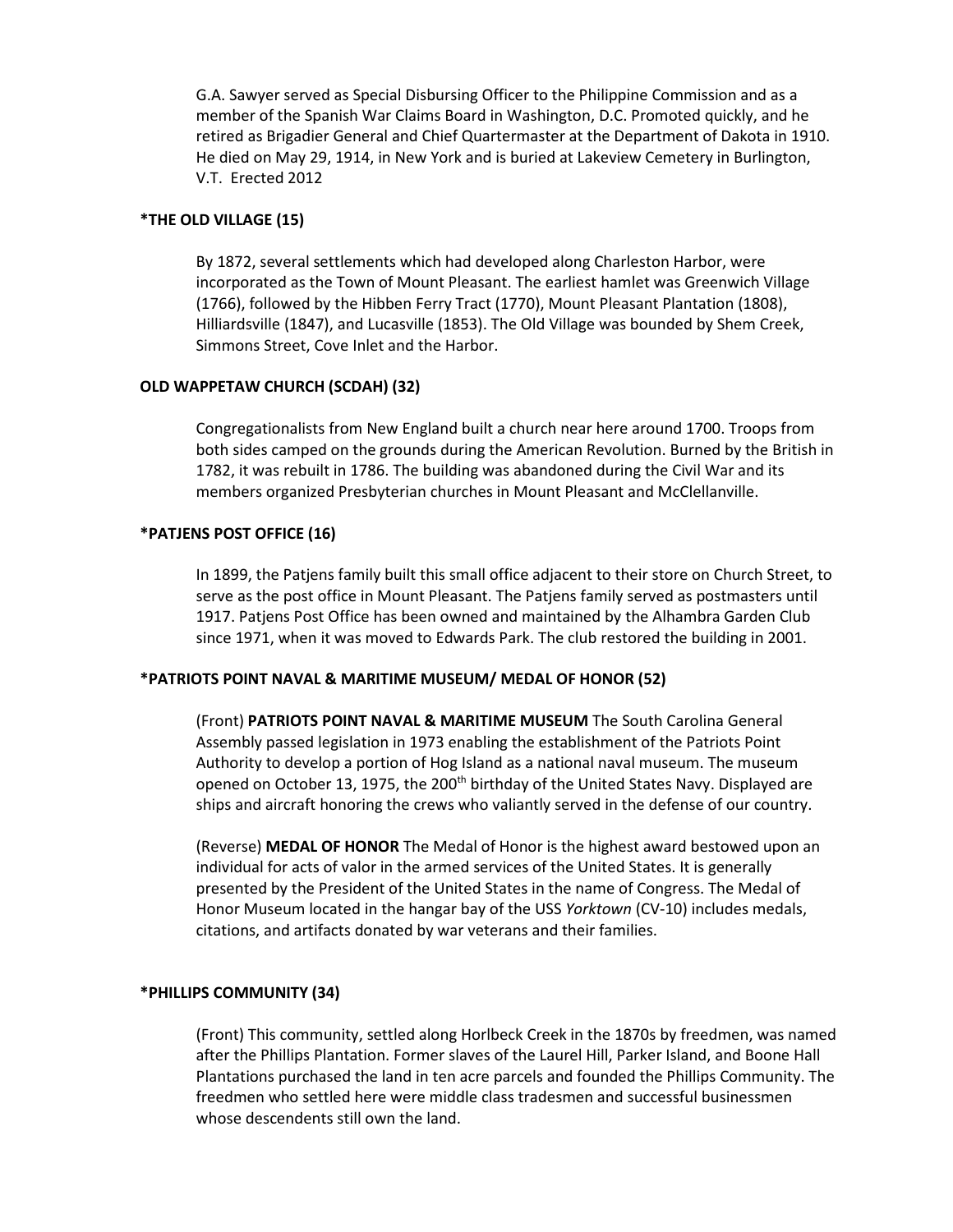(Reverse) Dr. John Rutledge was the first owner of Phillips Plantation which was named after his birthplace in Phillips County, Ireland. He was the Father of Edward Rutledge, signer of the Declaration of Independence, and John Rutledge, signer of the U.S. Constitution. Dr. Rutledge, the first medical doctor in Christ Church Parish, is buried near here in the Phillips Community.

#### **PICKETT BRIDE RECREATION AREA (19)**

Dedicated in honor of Dr. Otis M. Pickett and Mrs. Ruth Pickett in recognition of their lifetime of service to the citizens of Mount Pleasant, South Carolina. Service Above Self.

#### **\*PIERATES CRUZE (24)**

(Front) **PIERATES CRUZE** The Pierates Cruze property, once part of the Hilliardsville tract, was a private residence and garden. The property changed hands several times before it was purchased and named by the Osgood family in 1928. The Osgoods transformed the grounds into a magnificent private garden that contained a variety of flowers, shrubs and trees, including many prize-winning camellias and azaleas.

(Reverse) **PIERATES CRUZE GARDENS** The Osgoods opened Pierates Cruze Gardens to the public in 1943. It became a popular tourist attraction in the 1940s and 50s. In 1947, the Massachusetts Horticultural Society awarded Mrs. Osgood the prestigious "Gold Medal" for her development of new varieties of hybrid camellias. After the Osgood's deaths, the land was sold and subdivided into 13 lots that initially sold for \$10,000 each.

#### **\*PITT STREET MERCHANTS (9)**

By the middle of the 20<sup>th</sup> Century, the residents of the old village shopped on Pitt Street. This area included grocery, hardware, department stores, a dress shop, doctors' offices, the pharmacy, barber shop, post office, and Mount Pleasant Academy. A passive control device then referred to as a "dumb policeman" directed traffic at the intersection of Venning, Pitt, and Church streets.

#### **\*POINT PLANTATION / RICHMOND PLANTATION (56)**

(Front) **POINT PLANTATION** In 1715, John Vanderhorst purchased 540 acres known as the Point for ₤360. So began a long line of ownership by this well-known Colonial family. By 1740, John's son Joseph and 29 slaves lived at the Point and operated a successful livestock and timber business. The land remained in the Vanderhorst family until John's granddaughter Mary married Joshua Toomer in the 1770s. The couple lived in the house at the Point. Joshua Toomer was an unwavering Patriot during the American Revolution. On one occasion, cavalrymen under British Lieutenant Colonel Banastre Tarleton came to the Point in search of Joshua. When they could not find him, the British soldiers carried off cattle, horses, and provisions. In 1997, archaeologists excavated the ruins of the Point, located at the end of North James Gregarie Road, and recovered hundreds of artifacts associated with the Toomer family. ERECTED IN 2009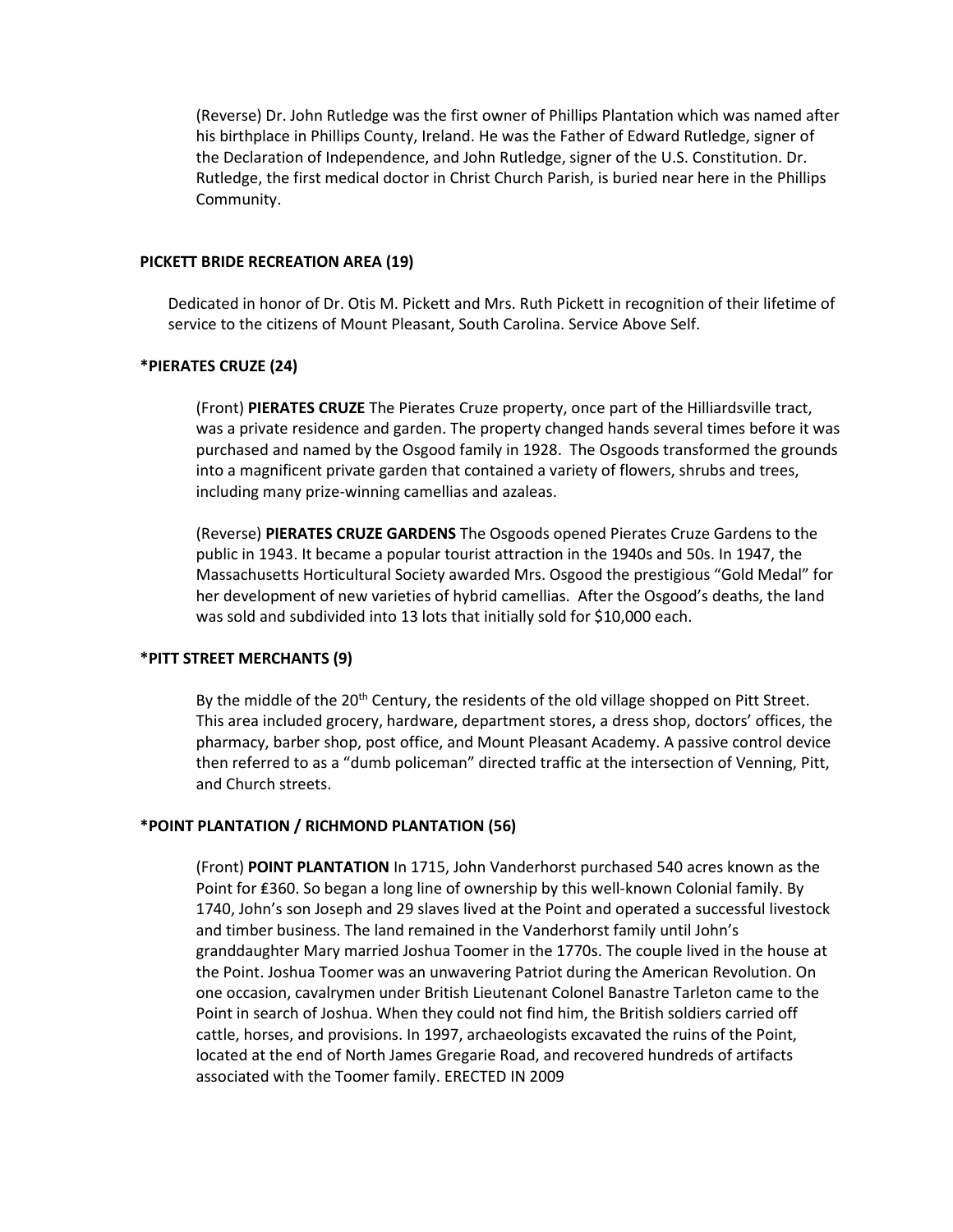(Reverse) **RICHMOND PLANTATION** Richmond Plantation on Toomer Creek was owned by William Vanderhorst. After the death of his first wife Mary, Joshua Toomer married William's daughter Sabina in 1784. Together, they acquired Richmond Plantation which they combined with the Point. In 1796, the property passed to their son Anthony V. Toomer, a wealthy physician and planter. A. V. Toomer owned other Christ Church Parish plantations and homes in Charleston and Rhode Island. Richmond and the Point were working plantations rather than family manors. The plantations produced bricks, oak firewood, rice, and livestock. Richmond and the Point remained in the Toomer family until 1856. In 1997, archaeologists studied the ruins of Richmond Plantation that were located in this park. Artifacts and architectural features provided insight into life at this nineteenth century plantation. ERECTED IN 2009

### **\*PRINCE'S FERRY/ONE HAND SANDERS (68)**

(Front) **PRINCE'S FERRY** In August of 1765, the state legislature granted Captain Clement Lempriere a petition to re-activate the old ferry, known as the Hobcaw Ferry, formerly occupied by William Watson. Captain Lempriere sporadically operated the ferry until his death in 1778. Following his death, the ferry remained dormant until Captain Lempriere's grandson, Clement Lempriere Prince, assumed control in the early 1790s. The ferry became known as Prince's Ferry and was located at Lempriere's Point, just south of Molasses Creek and Hobcaw Point at the mouth of the Wando River. Prince's Ferry remained a ferry service to Charleston until December 1821 when William Matthews obtained permission to operate what later became known as Mathis Ferry.

(Reverse) **ONE HAND SANDERS** Sometime between the 1790s and 1820s, a brownstone marker with an engraved hand was erected near this site directing the way to Prince's Ferry. The marker was originally located near the intersection of Mathis Ferry Road and Highway 17. A 1790s dispute between Hibben's Ferry and Prince's Ferry, settled by the state legislature, is possibly the reason the marker was moved to Remley's Point, where it was used as a property corner marker for land owned by Roger Sanders. Referred to as the "One Hand Sanders" marker, it is engraved with the phrase, "Three & an half Miles to Prince's Ferry." A replica of the original marker is located here. The original marker is currently on display at The Charleston Museum.

### **RIFLE RANGE ROAD (SCDAH) (26)**

A U.S. Navy rifle range was built near here during World War I on the site of an old S.C. National Guard firing range. Included were 100 targets. 2 armories, a 600 seat mess hall, 12 barracks, and auxiliary buildings. After 1918 the 100 acres site leased from George E. Goblet, now Harborgate Shores, was used by the National Guard Army Reserves and Citadel cadets until 1937.

### **\*RIVERSIDE BEACH/WHITE'S PARADISE (44)**

(Front) **RIVERSIDE BEACH** Riverside Beach, developed by the Cooper River Bridge Company, opened in 1930 as the first black beach in the area. It was sold to the County in 1941. The site featured a dance pavilion, boardwalk, bath house, playground and ball fields. Louis Armstrong, Count Basie, Duke Ellington, Ivory Joe Hunter, and B.B. King performed here. The County sold the beach to developers in 1975.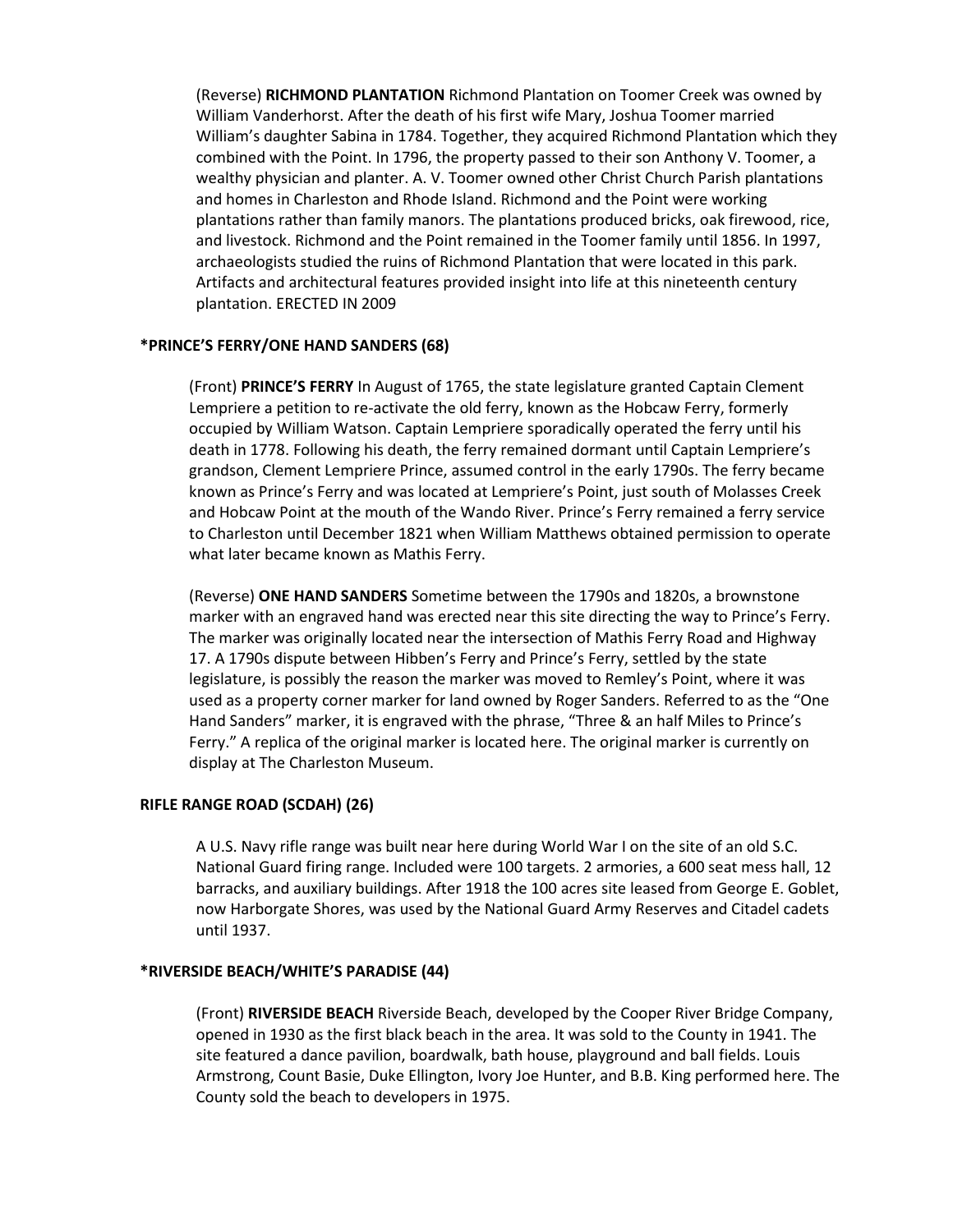(Reverse) **WHITE'S PARADISE** White's Paradise located on Riverside Beach Road, now 5th Avenue, was the first black motel and nightclub east of the Cooper. The air conditioned motel and club, built by owner Henry White, operated from 1943 to 1975. Soul singer James Brown performed there before his hit "Papa's got a Brand New Bag." The buildings were demolished in 1993.

# **\*RONKIN'S LONG ROOM/FERRY SERVICE (17)**

(Front) **RONKIN'S LONG ROOM** The crew of the Confederate submarine, *H.L. Hunley*, commanded by Lt. George Dixon, and was temporarily quartered at Ronkin's Long Room, 205 Ferry Street, in early 1864. The building, previously known as Shell Hall, summer home of Charles Pinckney, was used during the Civil War as an armory and barracks.

(Reverse) **FERRY SERVICE** A ferry service connected Mount Pleasant to Charleston from the wharf at the end of Ferry Street (c. 1847) until the completion of the Cooper River Bridge. Passengers traveled by trolley from Ferry Street east on Pitt Street, across Cove Inlet to Sullivan's Island and across Breach Inlet to the Isle of Palms resort.

### **\*SCANLONVILLE (43)**

In 1868, John Scanlon, a freedman, purchased 614 acres of the former Remley Plantation at auction for \$6,100. He then founded the Charleston Land Company to provide land ownership to freed slaves. The tract was subdivided into a planned community with lots, numbered streets and avenues, and common areas such as a graveyard, park and a wharf called Remley's Point.

#### **\*SEASIDE (55)**

The earliest documented owner of the property known as Seaside was Thomas Whitesides. A plat shows the property included a main house, a barn, other outbuildings, and a row of four slave cabins. The land was divided among his five sons in the 1790s. There was a succession of owners throughout the nineteenth century. By 1859, Peter P. Bonneau owned the property and produced cotton, corn, sweet potatoes, butter, and wool, typical products grown on Christ Church Parish farms. During the 1890s, owner Theodore Stoney divided the land into small parcels, sold chiefly to African American farmers, which now make up the community of Four Mile. Other portions of the original property are part of the mixed-use development known as Seaside Farms. ERECTED 2009

#### **\*SHELL RINGS AND SHELL MIDDENS (31)**

(Front) Shell rings and shell middens found along the SC coast were made by Native Americans 3000-4000 years ago. Several have been discovered in the East Cooper area. The rings, composed largely of shell, animal bone and pottery were sometimes used as habitation sites. Some middens contain post holes, structural remains and large pits used to steam shellfish.

(Reverse) The purpose of the rings remains a mystery. They may have been the gradual accumulation of shell and refuse at the sites, perhaps built for ceremonial purposes or created as public monuments. The nature of the rings suggests that inhabitants successfully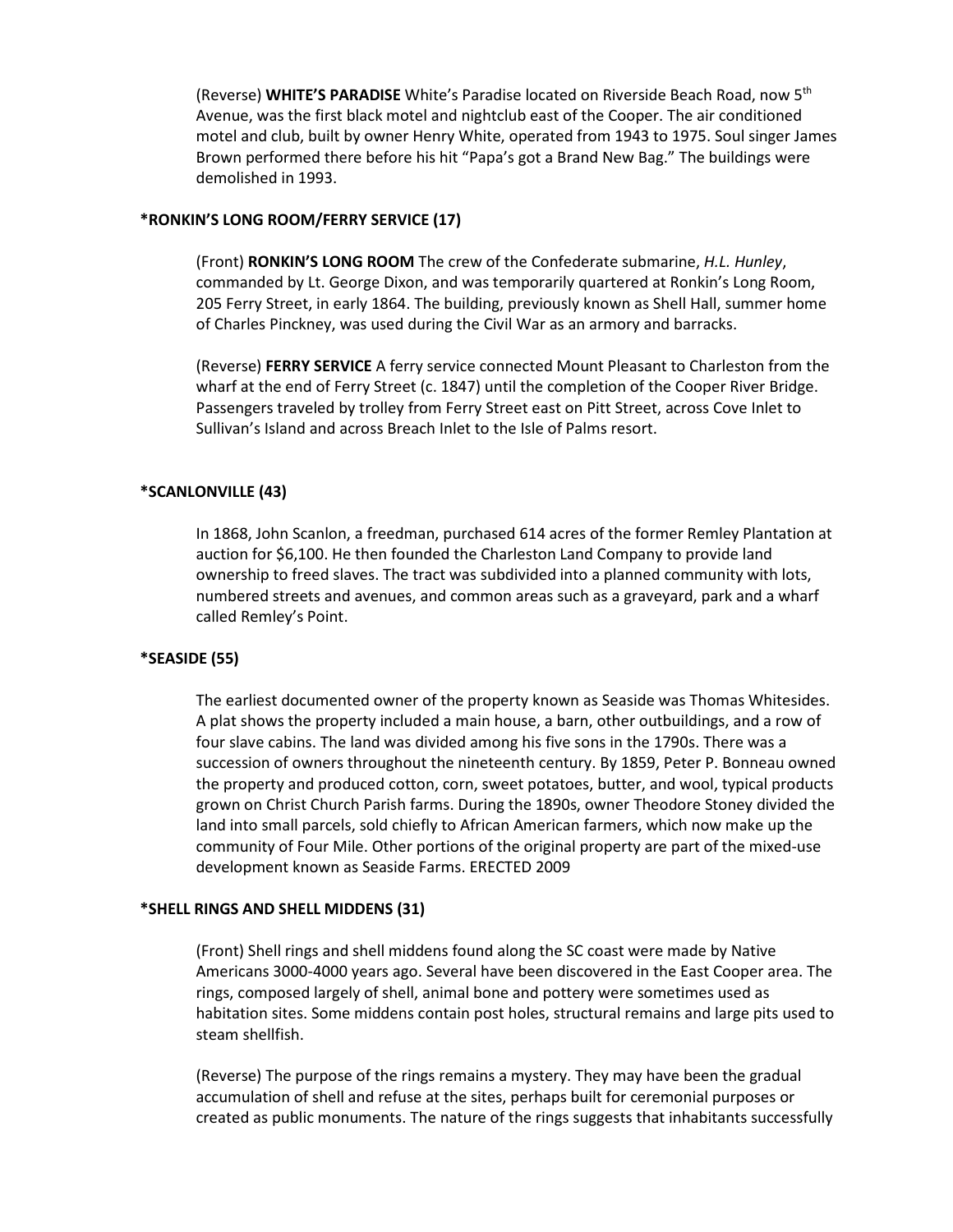harvested natural resources which allowed nomadic bands eventually to settle at permanent locations.

### **\*SHEM CREEK (3)**

The name of this deepwater tidal creek is derived from the Indian word "Shemee." The creek has been an important site for shipbuilding, fishing, transportation, and milling industries since the early 1700's. Shem Creek was also known as Sullivan's, Dearsley's, Parris', and Lempriere's creek. It is now known for its shrimping trawlers, charter boats and restaurants.

## **\*SHIPYARD ROAD/SHELMORE BOULEVARD (41)**

(Front) **SHIPYARD ROAD** A close relationship existed between the Jacob Bond family of Hobcaw Plantation and the owners of the nearby colonial shipyards. The plantation's live oaks and longleaf pines were used to build ships. East and West Shipyard roads follow the route of the original road from Mathis Ferry Road to the shipyard and are still lined with some of the oak trees.

(Reverse) **SHELMORE BOULEVARD** The Shelmore Oyster Products Company bought Hobcaw Plantation in 1938. The company's goal was to "shell more and sell more" oysters. The land became a truck farm that produced vegetables for area markets. The firm also canned locally grown tomatoes and okra. Farming was an important economic source for the area until the mid-twentieth century.

### **SNEE FARM (SCDAH) (36)**

The country home of Charles Pinckney (1757-1824), Snee Farm stands about 0.7 M. west of here. One of SC's signers of the US Constitution, Pinckney also served in the General Assembly and in Congress. He was elected governor of SC four times and was appointed minister to Spain in 1801 by Thomas Jefferson. George Washington visited Snee Farm in 1791 during his presidency.

### **\*ST. ANDREW'S CHURCH (59)**

(Front) Reverend Andrew Fowler was elected rector of Christ Church in 1828. He bought a village home on Whilden Street where he held services for 40 people from June to Advent to avoid the malaria-plagued sickly season. Services were held at Christ Church during the rest of the year. In 1833, the congregation proposed to build a village chapel for summer services. Governed by Christ Church, St. Andrew's Chapel was consecrated on September 29, 1835. By 1855, the growing congregation needed a larger church. A new Whilden Street lot was purchased for \$250. James M. Curtis built the church, designed by distinguished Charleston architect Edward Brickell White. The cornerstone was laid on May 20, 1857, and the church was consecrated one year later. The old building was sold for \$500 to the Etiwan Masonic Lodge No. 95. Over the next 130 years, St. Andrew's overcame many trials. During the Civil War, when Union shelling drove most residents to the

(Reverse) Upstate, the chapel was closed from October 1863 until February 1866 when it re-opened as the only place for public worship. The building withstood destructive hurricanes in 1885, 1893, and 1989, and the earthquake in 1886. Earthquake bolts were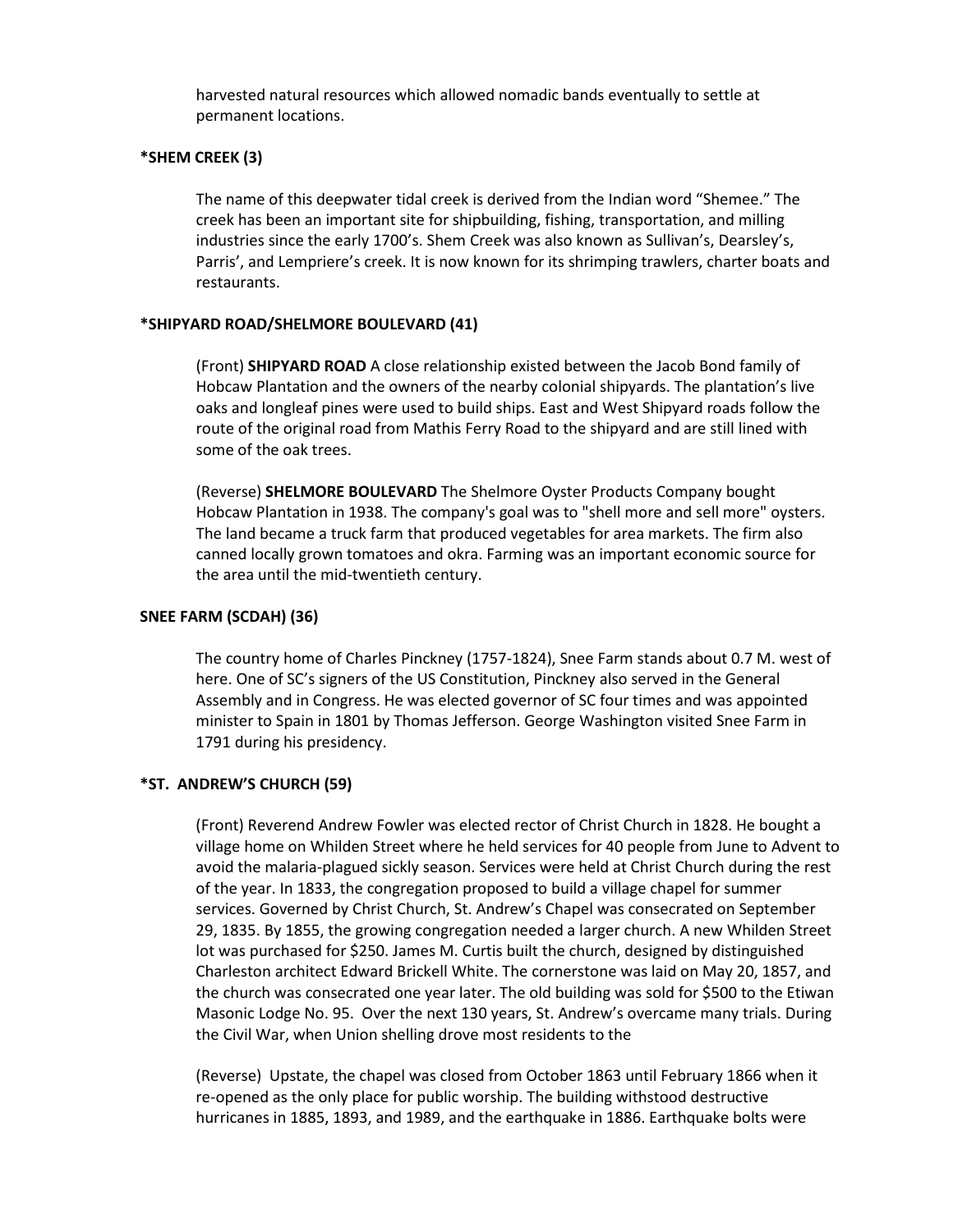added to stabilize the church. The congregation grew steadily in the next century as ferries and the Cooper River Bridge that opened in 1929, connected Mount Pleasant to Charleston. St. Andrew's Chapel gained independence from Christ Church in 1954. The Ministry Center designed to match the historic chapel was completed in 1996. In 2009, as one of the nation's largest Episcopal churches, St. Andrew's elected to affiliate with the Anglican Church in North America.

### **\*STORM OF THE CENTURY (14)**

(Front) At midnight on September 21, 1989, Hurricane Hugo, a category four storm, blew into Charleston County. Winds in excess of 140 mph, a massive 20 foot storm surge, and extraordinarily high tides ravaged the area. Hugo cut a swath 50 miles wide and 200 miles long across South Carolina, and was one of the strongest storms to hit the East Coast since Hurricane Hazel in 1954.

(Reverse) The storm's 6 foot surge destroyed the town hall/police station located here, and severely damaged nearby Alhambra Hall. After the storm 1,000 truck loads of debris were removed per day at a cost of \$4 million for the 2 month cleanup. The debris stockpile stretched almost 1 mile and was 30 feet in height. The depth of the storm surge at this marker was 5 feet.

# **SWEETGRASS BASKETS (SCDAH) (30)**

Coil baskets of native sweetgrass and pine needles sewn with strips of palmetto leaf have been displayed for sale on stands along Highway 17 since the 1930s. This craft, handed down in certain families since the 1700s, originally was used on plantations in rice production. Unique to the lowcountry it represents one of the oldest West African art forms in America.

# \***THOMAS LYNCH AT RIVERTOWNE (58)**

(Front) Thomas and Sabina Lynch were some of Mount Pleasant's earliest and wealthiest residents. Their 18<sup>th</sup> century plantation house was located here in Rivertowne. The Lynch family story begins in 1677 when Jonack Lynch emigrated from Ireland to Charles Towne and was granted land on the Cooper River. He established Blessing Plantation and quickly amassed a fortune. He used his new wealth to expand his holdings and cement the family's social standing among the planter elite. By 1715, Jonack's son Thomas had acquired 1,170 acres of land on the east bank of the Wando River and additional property in Berkeley County and along the Santee River. Thomas built a "new dwelling house" called Brick House on his Wando property in 1713. Lynch served in the Commons House of Assembly and was a colonel in the Christ Church Parish militia. When Thomas died in 1738, he left his property to his wife Sabina Vanderhorst and their children.

(Reverse) Thomas's wife, Sabina, lived on the plantation until her death in 1741. Sabina was the last member of the Lynch family to reside on their Wando River property. Their son Thomas amassed his own fortune and resided at his principal home on Hopsewee Plantation near Georgetown. Thomas was a staunch patriot and was elected as a representative to the First Continental Congress. Sadly, he was struck down by a cerebral hemorrhage. His son, Thomas Lynch, Jr., signed the Declaration of Independence on behalf of his ailing father in 1776. In the 1990s, archaeologists located the foundation of Thomas Lynch's Brick House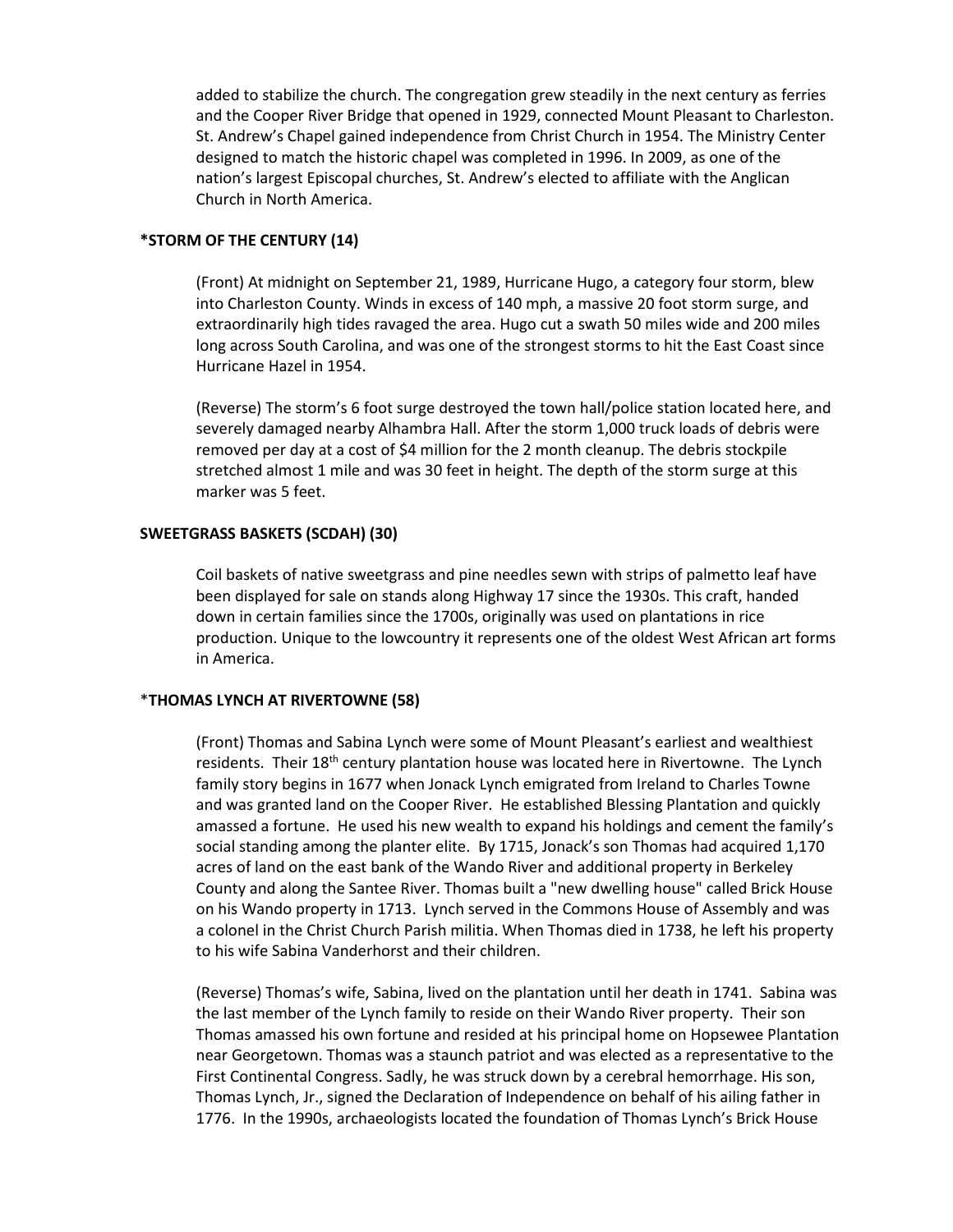and a small brick kiln used to make bricks for its construction. A variety of household artifacts were found including a silver needle case engraved with Sabina Lynch's initials. The artifacts confirm that the house was built in the early 1700s. This may be the oldest house excavated in Mount Pleasant.

### **\*USS** *YORKTOWN* **(CV-10) (47)**

(Front) The keel for the aircraft carrier *BonHomme Richard* was laid down December 1, 1941, six days before the attack on Pearl Harbor. The vessel was renamed USS *Yorktown* (CV-10) in honor of the original carrier *Yorktown* (CV-5), the only U.S. carrier lost at the Battle of Midway in June 1942. The CV-10 conducted numerous air strikes including the Marshall Islands, Tarawa, Iwo Jima, Okinawa, Battle of the Philippine Sea, Formosa, and on the Japanese mainland. The ship's crew numbered 380 officers, 3,088 enlisted personnel and 90 planes. Nicknamed "The Fighting Lady", she received the Presidential Unit Citation and earned eleven battle stars for World War II service. She was placed in reserve from January 1947, until December 1952. Her deck was cantilevered in 1955 in order to accommodate newer aircraft.

(Reverse) In 1957, the vessel was again overhauled and reclassified as an antisubmarine warfare (ASW) carrier and designated CVS-10. During deployment in the Pacific, she qualified for the Armed Forces Expeditionary Medal on three occasions for her responses to the Communist Chinese shellings of Formosa, Quemoy, and Matsu. From 1965 until 1967, *Yorktown*'s main activity was in combat operations in Vietnam where she earned an additional five battle stars. In 1968, she recovered NASA's *Apollo 8* capsule from the Pacific Ocean. In the late 1960s, she conducted exercises in the Atlantic Ocean participating in the major fleet exercise Operation Peacekeeper. The carrier was featured in the 1970 Japanese-American produced film, *Tora, Tora, Tora.* Decommissioned that same year, she is now the honored main feature of the Patriots Point Naval & Maritime Museum.

# **VAUGH EDWARD KEE (25)**

On December 13, 1985, at 2:35am, Mount Pleasant Officer Kee stopped an intoxicated driver near this site. During the traffic stop, a second intoxicated driver struct Officer Kee as he stood near his patrol car. Officer Kee gave his life to protect the citizens of Mount Pleasant. This marker is erected by the Mayor and Town Council for the Town of Mount Pleasant, South Carolina as a memorial to Officer Kee's sacrifice. Erected in 2003.

### **\*WANDO POTTERY (33)**

Indians living along the Wando River 1200 years ago made distinctive pottery using limestone and clay from the river banks. This type of pottery is found only in the Wando River Basin and is distinguished by the presence of limestone used to temper the clay during the firing process. Some pottery shards exhibit impressed and stamped designs.

### **WAR OF 1812 ENCAMPMENT (SCDAH) (11)**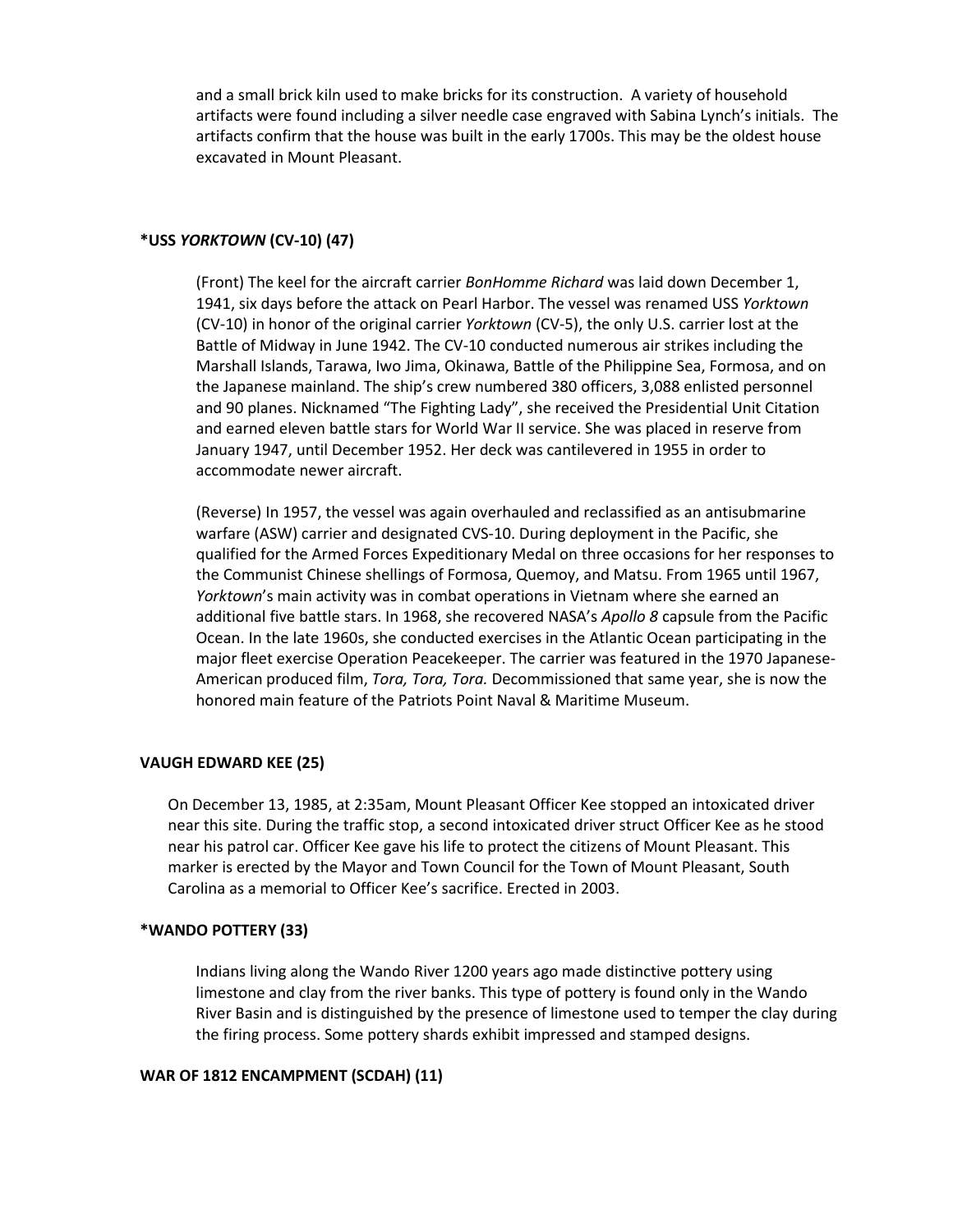(Front) On June 18, 1812, the United States declared war against Great Britain. One of the first units to be mustered into the service was the Third Regiment of South Carolina Militia, which was stationed at Haddrell's Point, west of here, to aid in the defense of Charleston harbor. Their barracks stood within the present town limits of Mount Pleasant, and they were equipped with state funds.

(Reverse) The 1812 monument in this cemetery originally marked a burial plot of the Third Regiment of State troops. The soldiers who were buried there apparently died from disease while stationed at Haddrell's Point, nearby. Before the Civil War, the monument is said to have stood at the corner of Pitt and King Streets. It was moved to this Confederate cemetery for protection from vandalism.

## **\*WHILDEN HOUSE/ 54th MASSACHUSETTS REGIMENT (7)**

(Front) **THE WHILDEN HOUSE** Elias Whilden, planter and mayor (1857-1858), built his home c. 1840. Five sons fought for the Confederacy, including John Marshall Whilden. John was Captain of the Citadel cadets who fired on the steamer, *The Star of the West*. This action on January 9, 1861 prevented Union efforts from supplying the troops at Fort Sumter in Charleston Harbor. It was the first shot of the Civil War.

(Reverse) **54TH MASSACHUSETTS REGIMENT** The Whilden House served as Union headquarters after the fall of Mount Pleasant in February 1865. Among the occupying troops was the first black volunteer 54th Mass. regiment. Under the command of Colonel Robert Gould Shaw, this unit was made famous by its assault on Battery Wagner in February 1865. The regiment mustered out in Mount Pleasant in August 1865.

#### **\*WILLIAM HOPTON'S STARVEGUT HALL (61)**

(Front) Dunes West was part of two proprietary grants that deeded 460 acres to Francis Gracia in 1699 and 620 acres to Thomas Carry in 1704. When the two properties were combined and sold to George Logan in 1708, there was already a sizable plantation with a house, outbuildings, barns, a stable, orchards, and gardens situated along the Wando River. During the early 18th century, the land was owned by a succession of families including the Chalmers, Peronneaus, and Vanderhorsts. William Hopton purchased the land in 1759, and it remained in his extended family until 1853. William Hopton was a successful Charleston merchant, served as Deputy Naval Officer for the colony, and was appointed public registrar in 1748. He named his new Wando plantation Starvegut Hall. Hopton managed his property from his principal residence on Meeting Street in Charleston. The land was known as Hopton throughout the 19th century and as Wando Plantation in the 20th century.

(Reverse) William Hopton's wife, Sarah Ward Clapp, was an avid gardener and corresponded with the famous botanist William Bartram. When Bartram visited Charleston in 1763, William Hopton invited him to visit his Wando plantation. Bartram wrote in his journal, "Set out with Mr. Hopton to his seat which he called starve gut hall on Wando River. He shewed me his rice ground and we walked in his salt swamps." An interest in botany ran in the Hopton family. William Hopton's grandson James Gregorie Jr. inherited the Wando lands in 1808. James moved permanently to his residence at Starvegut Hall in 1834 where he developed an ever-